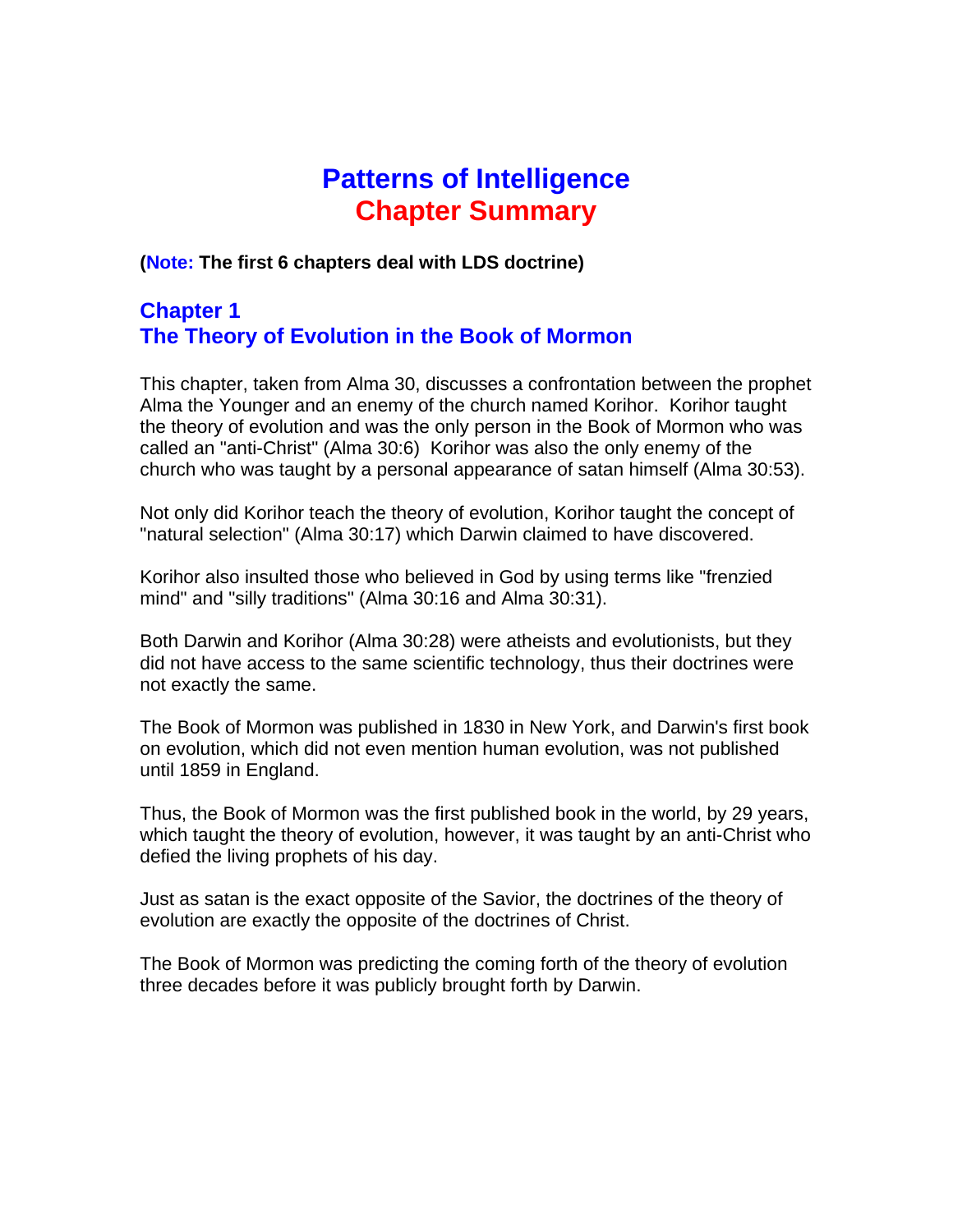# **Chapter 2 The Book of Mormon and Evolution Side-By-Side**

This chapter answers this question: "Is the theory of evolution as taught *by today's scientists exactly the opposite* of the doctrines of the living prophets in our day? In other words, is the theory of evolution still the antithesis of the doctrines of the living prophets?"

In this chapter the doctrines of the LDS church and the doctrines of the theory of evolution are listed side-by-side and are shown to be mirror-images of each other. Here are a few of the many examples:

LDS Doctrine: Heavenly Father, Jesus Christ and the Holy Ghost are Gods, they are separate and distinct individuals and all of them live. Evolution Doctrine: There is no God and never has been. Their existence is only a superstition handed down from one generation to another.

LDS Doctrine: Our spirits are literally the children of Heavenly Father and by His nature He loves us because our spirits are His literal children. Evolution Doctrine: Humans have no spirits and God does not exist. We are the product of random accidents which we call "evolution."

LDS Doctrine: Every person on earth existed as a spirit in the "pre-existent world" before we were born on this earth. In this pre-existent world of spirits we were tested and had to make very critical decisions as to whether to follow Jehovah (i.e. Christ) or Lucifer (i.e. now called satan).

Evolution Doctrine: We do not have spirits and we did not exist before we were born so we could not have made any decisions before we were born.

LDS Doctrine: After death our spirits will live in the "spirit world" awaiting the resurrection (we will have our intelligence with us there).

Evolution Doctrine: There are no spirits and there is no spirit world and we cease to exist at death.

LDS Doctrine: Adam was a great prophet and the first dispensation head and the head of all other dispensation heads. All humans are descended from Adam and Eve.

Evolution Doctrine: Adam never existed and there is no such thing as prophets because there is no God. We are all descended from the "first living cell."

There are many other such examples in Chapter 2.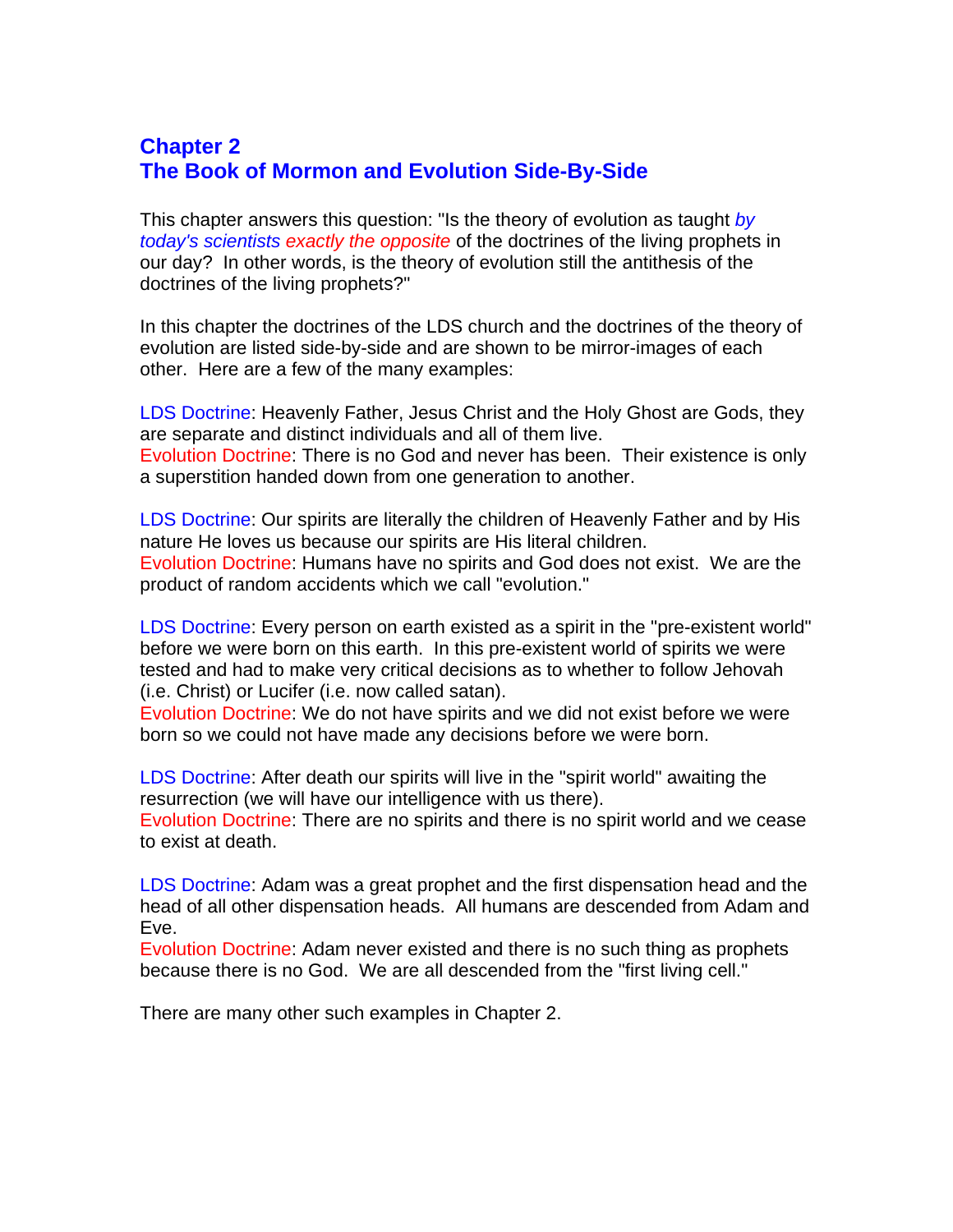## **Chapter 3 Seven Key Targets of Evolution Today**

The theory of evolution *today* actually targets seven key people. In each case the theory of evolution teaches that these people have never existed (or in the case of Christ, because He is a historical figure, they teach He was not the Savior)!!

These are the seven key targets of the theory of evolution:

- 1) Heavenly Father (in the Godhead),
- 2) Jesus Christ (in the Godhead),
- 3) The Holy Ghost (in the Godhead),
- 4) Adam, the first man, next to Christ in priesthood authority,
- 5) Adam's wife: Eve,
- 6) Noah, now called the angel Gabriel, next to Adam in priesthood authority,
- 7) Noah's wife

These are the seven most important people who are responsible for the existence of human beings and/or their future salvation!!

The theory of evolution denies that all seven of these people ever lived, except that modern evolutionists cannot deny that Christ lived (because of historical records), they can only deny He was the Savior of the world and they deny that He was resurrected (thus they claim he was a false prophet and that He does not live today)!!

This chapter focuses on two key targets of the theory of evolution and why the theory of evolution claims Christ was not the Savior and why it claims Adam never existed.

Both Christ and Adam (i.e. Adam was called Michael in the pre-existence) were the arch-enemies of Lucifer (i.e. the name of satan in the pre-existence) in the pre-existence. In fact, Michael was leader of Christ's forces in the pre-existence and his forces cast satan out of heaven.

In this world, Christ is satan's arch-enemy and Michael, or Adam, is the head of the first dispensation and the head of all other dispensation heads.

Furthermore, after the end of the Millennium, if will again be the forces of Michael, under the direction of Christ, who will cast satan and his forces "into their own place." It is any wonder that satan's "theory of evolution" specifically targets both Christ and Adam!!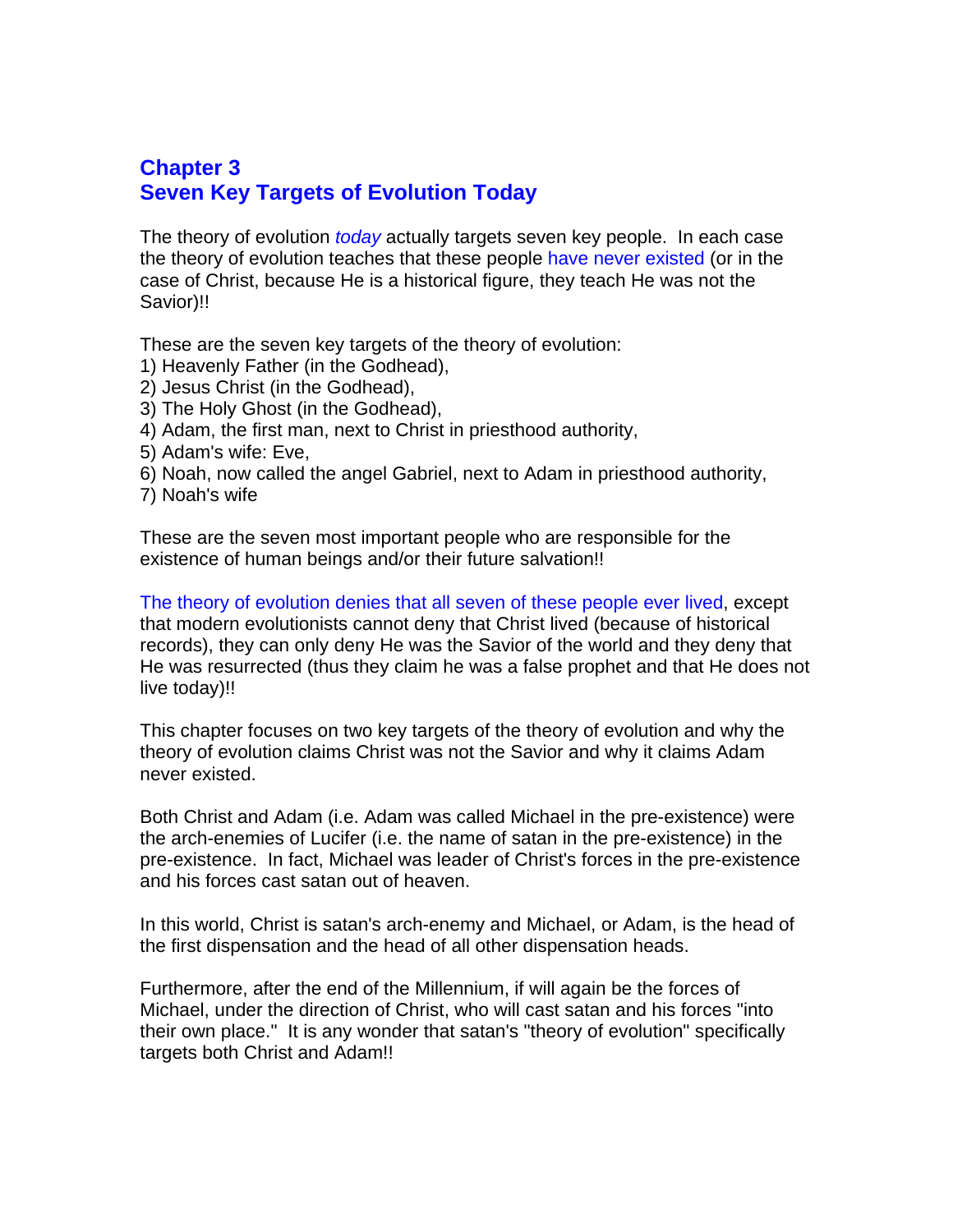# **Chapter 4 Other Lessons From the Story of Korihor**

This chapter discusses other lessons from the account of Korihor.

One of the lessons is to follow God's living prophets, and not fight them and argue against them.

Here is a quote by an apostle who would later become the prophet:

"You may not like what comes from the authority of the Church [the Prophet]. It may contradict your political views ... [or] your social views. It may interfere with some of your social life. But if [we] listen to these things, *as if from the mouth of the Lord himself*, with patience and faith, the promise is that . . . 'the Lord God will disperse the powers of darkness from before you, and cause the heavens to shake for your good, and his name's glory'." Harold B. Lee, in Conference Report, Oct.1970, 152; or Improvement Era, Dec. 1970, 126

Why should we listen to the prophet "*as if from the mouth of the Lord himself*?" Because the Savior is in charge of this church and Christ will not allow the prophet to lead the church astray!!

While Korihor himself was commanded to be deaf by the prophet Alma the Younger, the spiritual damage to a person for supporting the theory of evolution or other false doctrines could be *far more damaging* than becoming deaf!! For example, the priceless gift of going on a mission may be rejected because of a lack of testimony in living prophets.

The account of Korihor in the Book of Mormon was and is a stern warning to members of the modern church as to the potential damages caused by believing in false doctrines and in not following their ordained leaders.

Because of the account of Korihor, the Book of Mormon was predicting that false and anti-Christ doctrines would be coming down the road. That very prophesy was fulfilled in 1859, less than three decades after its publication in 1830!! And it has been a continuing issue ever since 1859.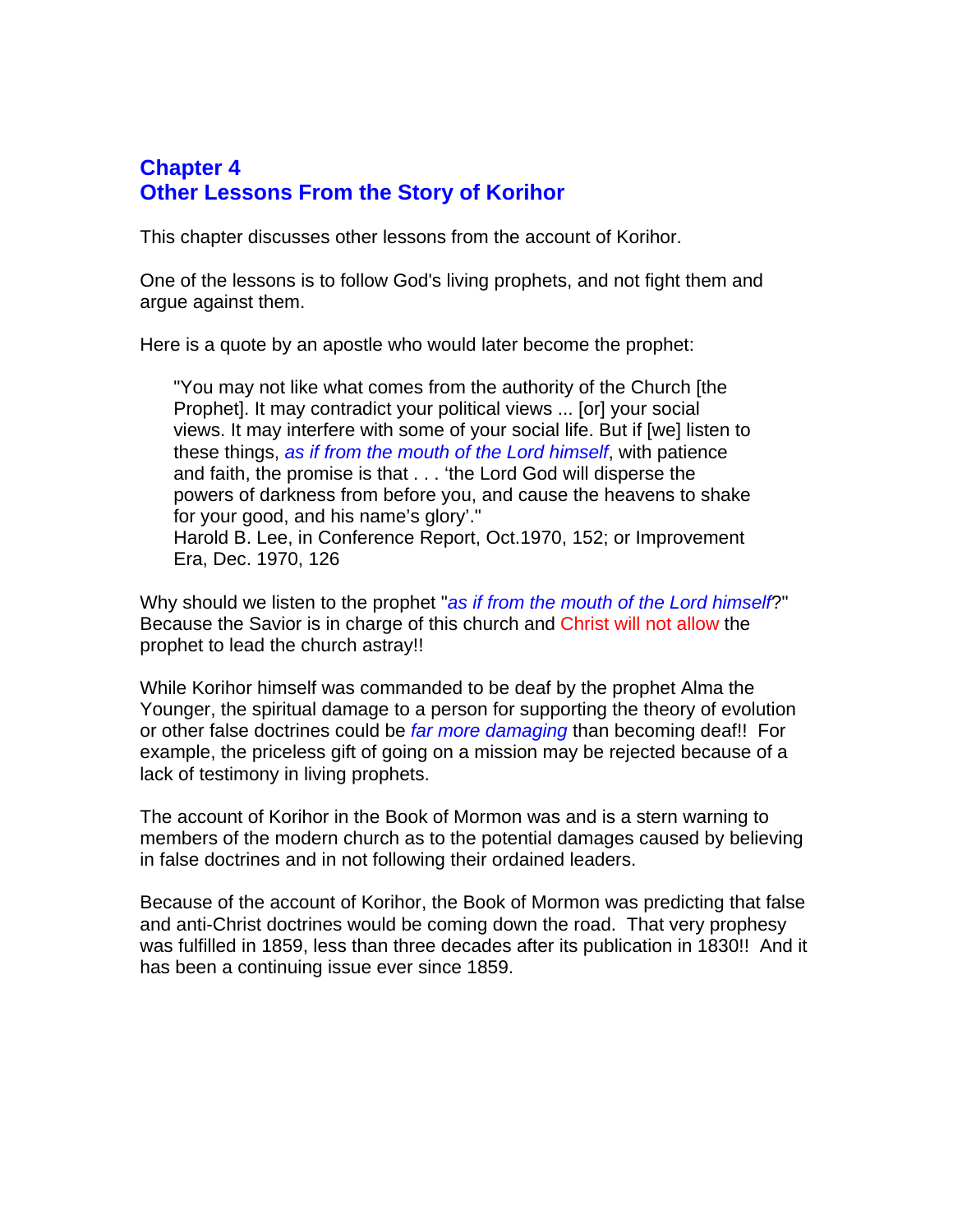#### **Chapter 5 Where Did God Come From?**

The prophet Brigham Young, who was a contemporary of Darwin, must have been asked about the origin of man with this type of question: "if Darwin was wrong, and if God created humans, then where did God come from?" This was his answer:

*"Many have tried to penetrate to the First Cause of all things [i.e. the origin of God]; but it would be as easy for an ant to number the grains of sand on the earth. It is not for man, with his limited intelligence, to grasp eternity in his comprehension ... It would be as easy for a gnat to trace the history of man back to his origin as for man to fathom the First Cause of all things, lift the veil of eternity, and reveal the mysteries that have been sought after by philosophers from the beginning."* 

Brigham Young, second president of the LDS church

President Young was making it very clear that we mortals cannot even begin to comprehend the origin of God. Could an ant comprehend the religious doctrines in the Bible and teach a Sunday School class??

The good news is that because our spirits are the children of God, literally, given enough time (an eternity of time), we will be able to understand the origin of God, if we so qualify.

While our spirits are the children of God, we are still just "children" compared to our Heavenly Father. Just because we cannot comprehend where God came from, we should not let this failure on our part interfere with our potential.

In other words, the fact we cannot comprehend the origin of God is not any type of evidence that God does not live, it is only evidence of our inability to comprehend eternity.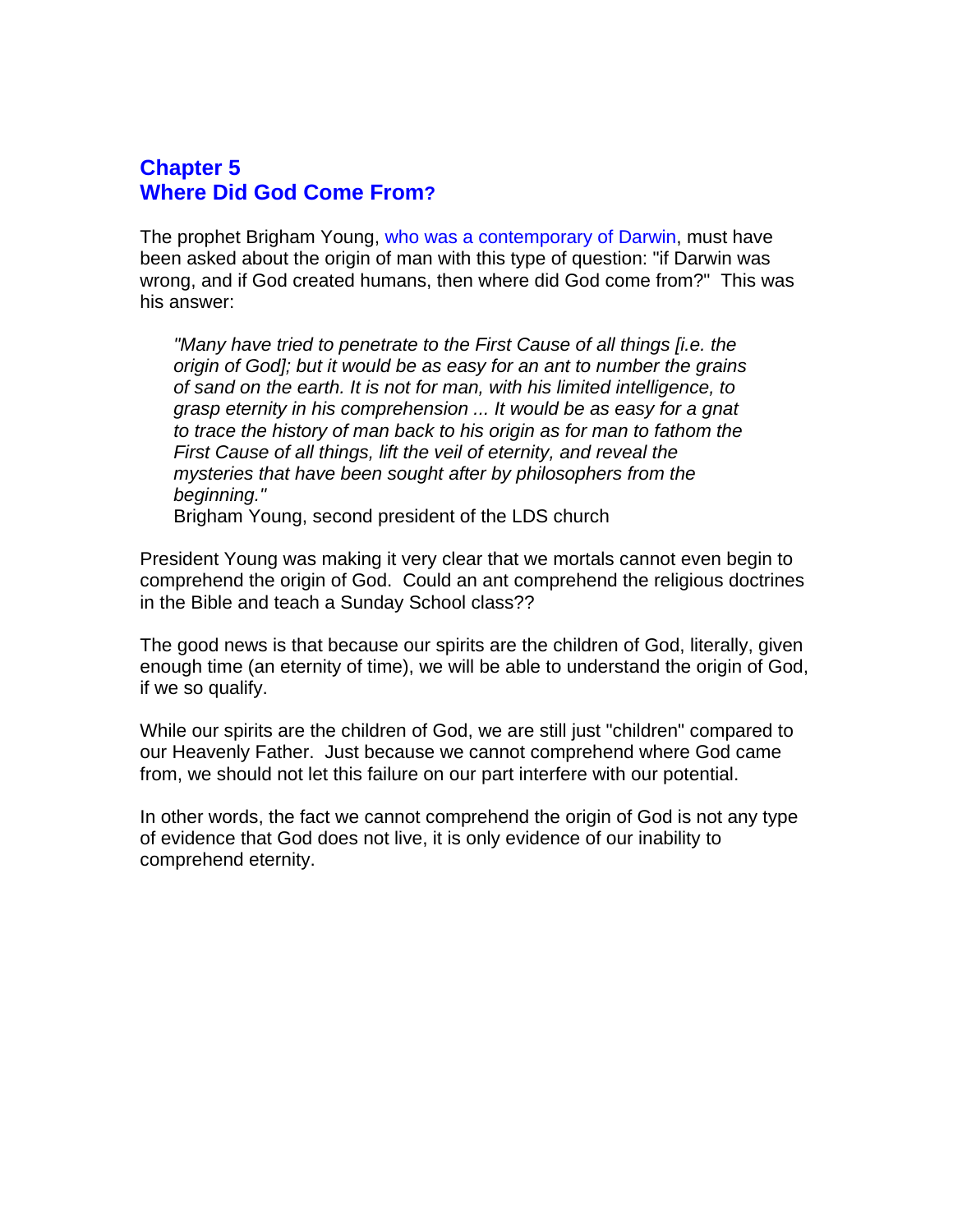#### **Chapter 6 The Nature of God**

At this point we should ask ourselves: "what is the nature of God?" What is His personality?

Satan would have us believe that God is a vengeful God, whose wrath is fierce and which knows no boundary and that God enjoys casting people down to hell. As always, this is exactly the opposite of the truth.

In LDS doctrine God is a loving God, and our literal Father, who wants very much for us to succeed in this life.

President George Q. Cannon said:

"No matter how serious the trial, how deep the distress, how great the affliction, [God] will never desert us. He never has, and He never will. **He cannot do it**. It is [against] His character [to do so]. He is an unchangeable being. … He will stand by us. We may pass through the fiery furnace; we may pass through deep waters; but we shall not be consumed nor overwhelmed. We shall emerge from all these trials and difficulties the better and the purer for them, if we only trust in our God and keep His commandments."

This is a marvelous quote that clearly describes the love that our Heavenly Father has for us and His extreme desire that we succeed in this life!! He will do his part for us to succeed and He will "never desert us" no matter what we do!! **He cannot desert us**!!

There is a Turkish proverb: "No matter how far you've gone down the wrong road, turn back." And the prophets would add: "and God will be standing right behind you when you turn around."

There is sufficient provision made for us so that if we are not perfect, as none of us are, we can still "choose eternal life" now matter how far we have gone down the wrong path!!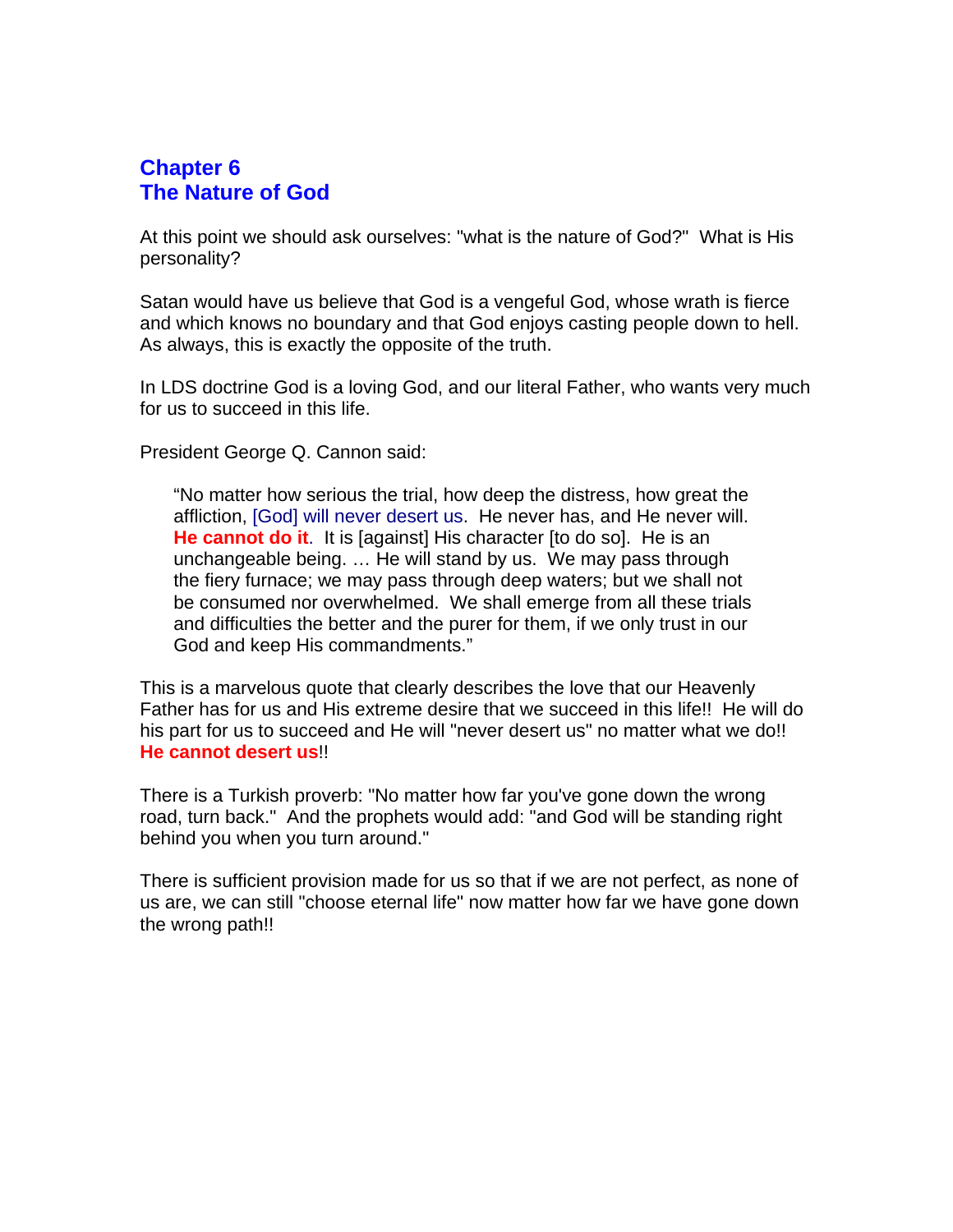## **Chapter 7 The Modern Evolution Debate**

This is the beginning of the scientific chapters on the theory of evolution, which will consume the rest of this article. So why does the theory of evolution exist??

Mr. Philip E. Johnson, an attorney and well known "creation scientist" (i.e. someone who does not believe in the theory of evolution) made this comment about the fact that the theory of evolution is more of a philosophy than it is a science:

"Science [i.e. the scientific establishment] is committed to philosophical naturalism [i.e. atheism or a strong belief in the theory of evolution in this context] and therefore science must **assume** that no Creator, and no purposeful intelligence, is behind our existence ... All that science can address is the question of: '**granted that we are here as a result of purposeless material mechanisms**, what's the **most plausible purposeless material mechanism** that we can imagine?'" Phillip E. Johnson, professor, author, attorney; quoted on UCTV

What Mr. Johnson is saying is that "science" (i.e. the scientific establishment in this context) is committed to the philosophy of the theory of evolution (i.e. "philosophical naturalism"), thus science must assume there is no God (i.e. which is atheism) and therefore **they set as their goal** to find the **most plausible purposeless material mechanism** to scientifically justify their philosophy of atheism.

Note that scientists are not starting from a neutral position in the evolution debate, they are starting from the evolution side of the debate.

In other words, they are not looking for the truth, they are looking to "justify" or "prove" the theory of evolution, **regardless of the evidence**.

Atheists chose the "theory of evolution" as their best **justification** for atheism, meaning they consider it their best tool to get converts to atheism.

The important thing to remember is that *the scientists were not looking for truth from a neutral, unbiased, starting position*; rather they started their "search" from the rock solid position that they are atheists. They then started looking to get converts to atheism.

That is precisely why the theory of evolution exists and why it can be so absurd from a scientific standpoint, and yet have many followers.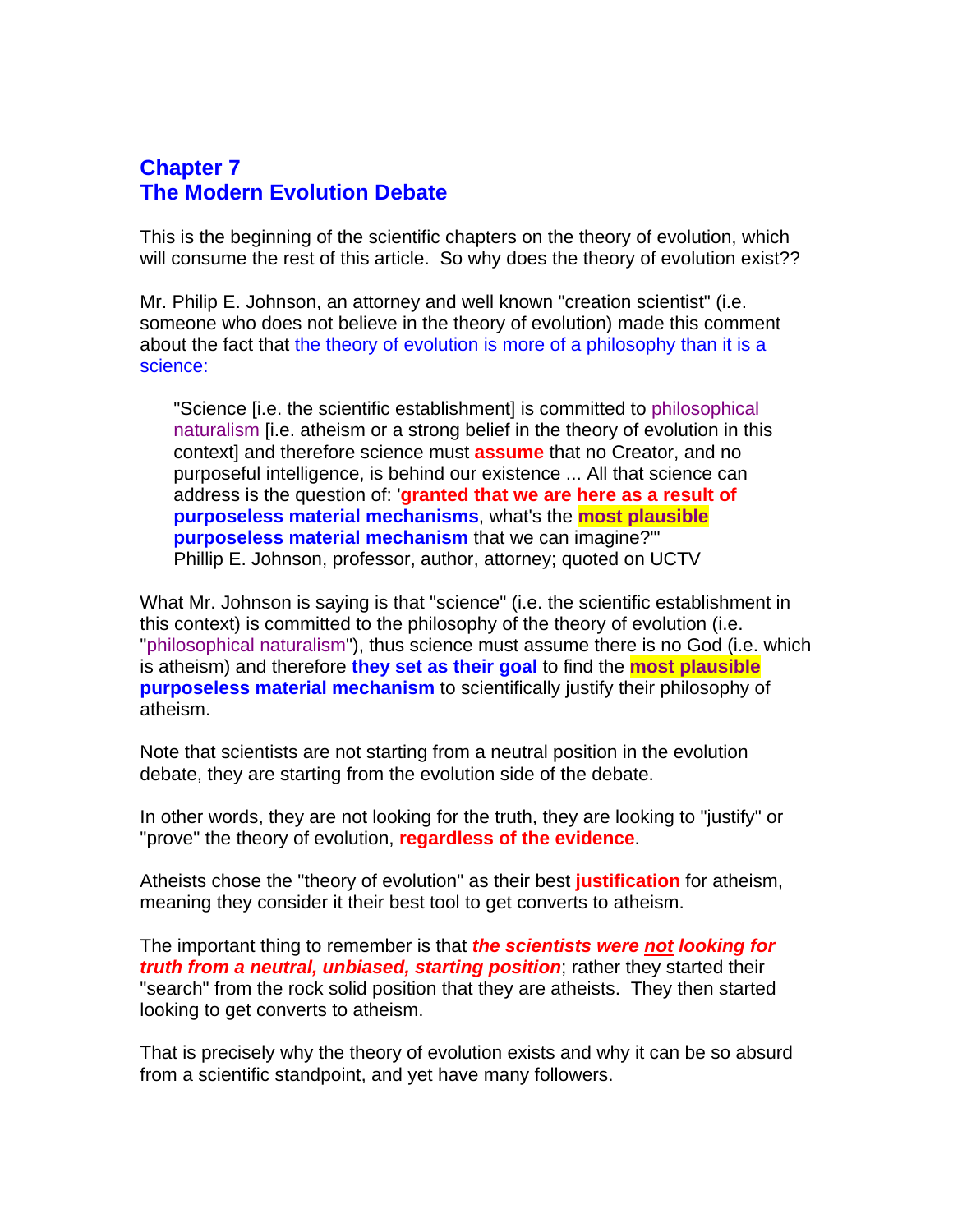## **Chapter 8 An Introduction to the Evolution Debate**

DNA can be thought of as a massively complex and sophisticated computer program. However, no computer program on earth is even remotely as sophisticated as the DNA of any animal!!

Evolution is the theory that the DNA of one species (the "parent species") accidentally and randomly mutated into the DNA of an even more sophisticated "child species." But remember, DNA is an incomprehensible computer program!!

Has anyone ever taken a highly sophisticated computer program and randomly mutated (i.e. modified) the binary code and ended up with a new computer program that did constructive things the original program didn't do?? Never, not once!!!

Yet evolution takes DNA, which is a computer program far, far more sophisticated than any computer program written by a human, and claims millions of new DNA strands were created by totally accidental events!!

The score is zero (**zero** new and improved computer programs were accidentally created) to **millions** (millions of new and improved DNA strands were accidentally created according to evolutionists). What is wrong with these numbers especially considering that DNA is far more complex than any computer program??

As the theory of evolution became more and more absurd, as scientists better understood the sophistication of DNA, a strange thing happened.

Instead of scientists questioning how the massive sophistication of the DNA of every species came to exist; scientists simply gave credit to the theory of evolution for the creation of DNA, without any explanation or a single shred of scientific evidence!!

But they did not do this overtly; they did it very subtly using very, very clever definitions, which will be discussed in future chapters.

In fact, it will take seven chapters later in this book to unravel their incredibly sophisticated deceptions.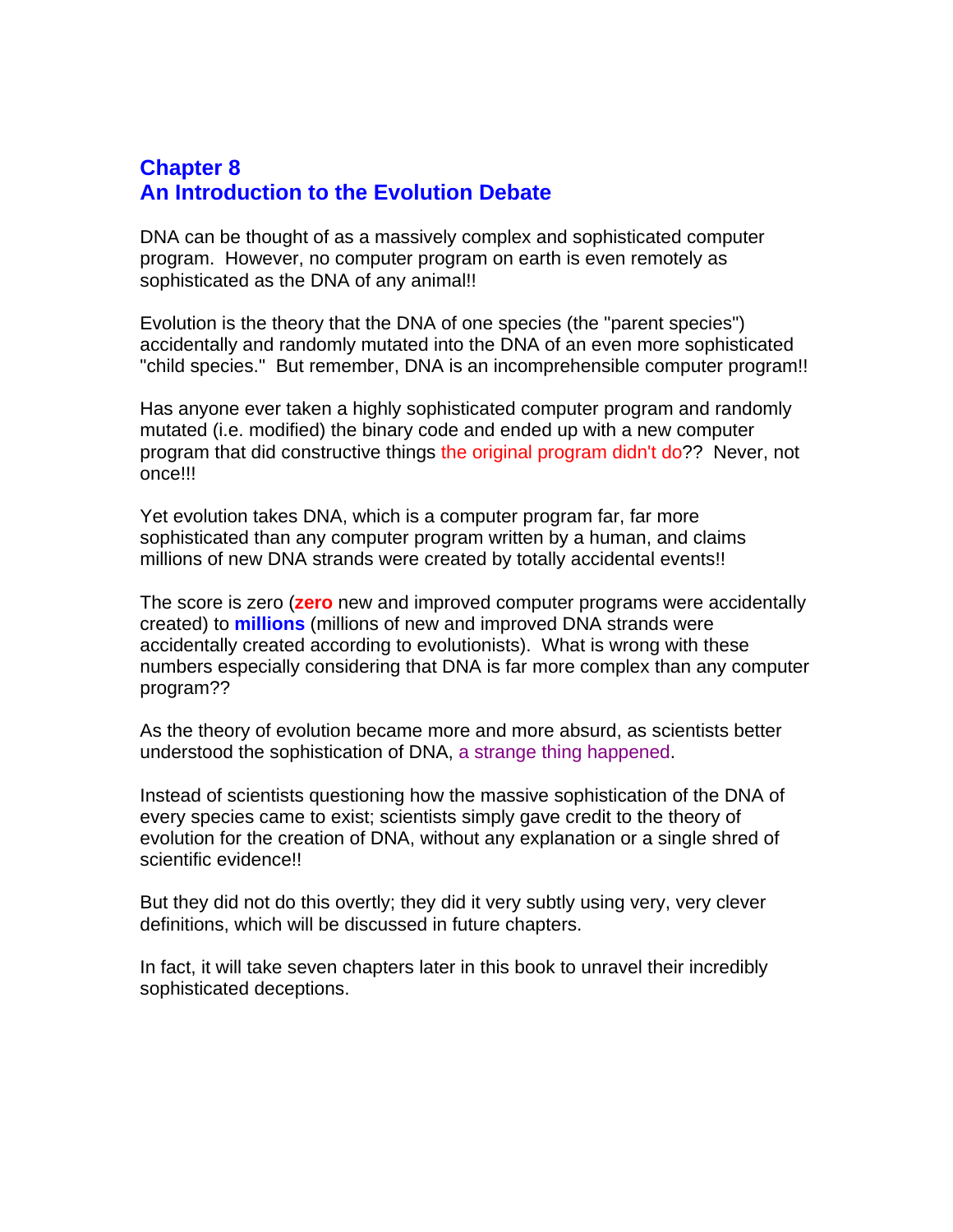#### **Chapter 9 The Politics in the Evolution Debate**

I remember listening to a speech I attended in person which was given by Edward Humes, the author of the book, Monkey Girl, which was about one of the major court trials which involved the evolution debate in Pennsylvania.

I knew nothing about the trial before the speech, but I remember thinking during his talk that the evolutionists had a vastly superior amount of money to spend for the trial!! With my background in medical malpractice insurance, I knew what very famous attorneys cost - they are very, very, very expensive.

During the lecture it was quickly obvious to me that the pro-evolution side had some powerful and expensive attorneys plus their team spent an enormous amount of money doing research for the trial!!

I kept wondering where the massive funding of the evolutionists came from. The next day I looked on the Internet and found out where they got their massive amount of money - the ACLU (the American Civil Liberties Union) and other "liberal" organizations.

The ACLU frequently defends atheism and evolution in court, such as the famous Scopes trial in Tennessee. The ACLU has access to unlimited amounts of money for these kinds of trials!!

But where the ACLU gets the bulk of its massive funding is carefully hidden behind a complex maze of layer after layer of secretive "charities" and "foundations." The ACLU is nothing but a front organization for the superwealthy who don't want to "get their hands dirty" by openly displaying their secret agendas to make massive amounts of money.

The main "argument" for the theory of evolution has nothing to do with science and it has everything to do with a combination of massive amounts of money (from those who contribute to the ACLU, major universities, other evolution "research," etc.), a massive amount of highly sophisticated deception tactics, by "scientists" who want to be adored by students, and true atheists.

The synergistic marriage between money, politics and atheism is what has driven the massive amount of deception in the field of evolution. Because true scientific evidence is overwhelmingly against the theory of evolution (after the discovery of DNA in 1953), the "team" of scientists who support evolution have had to revert to deception to create "evidence" for the theory of evolution.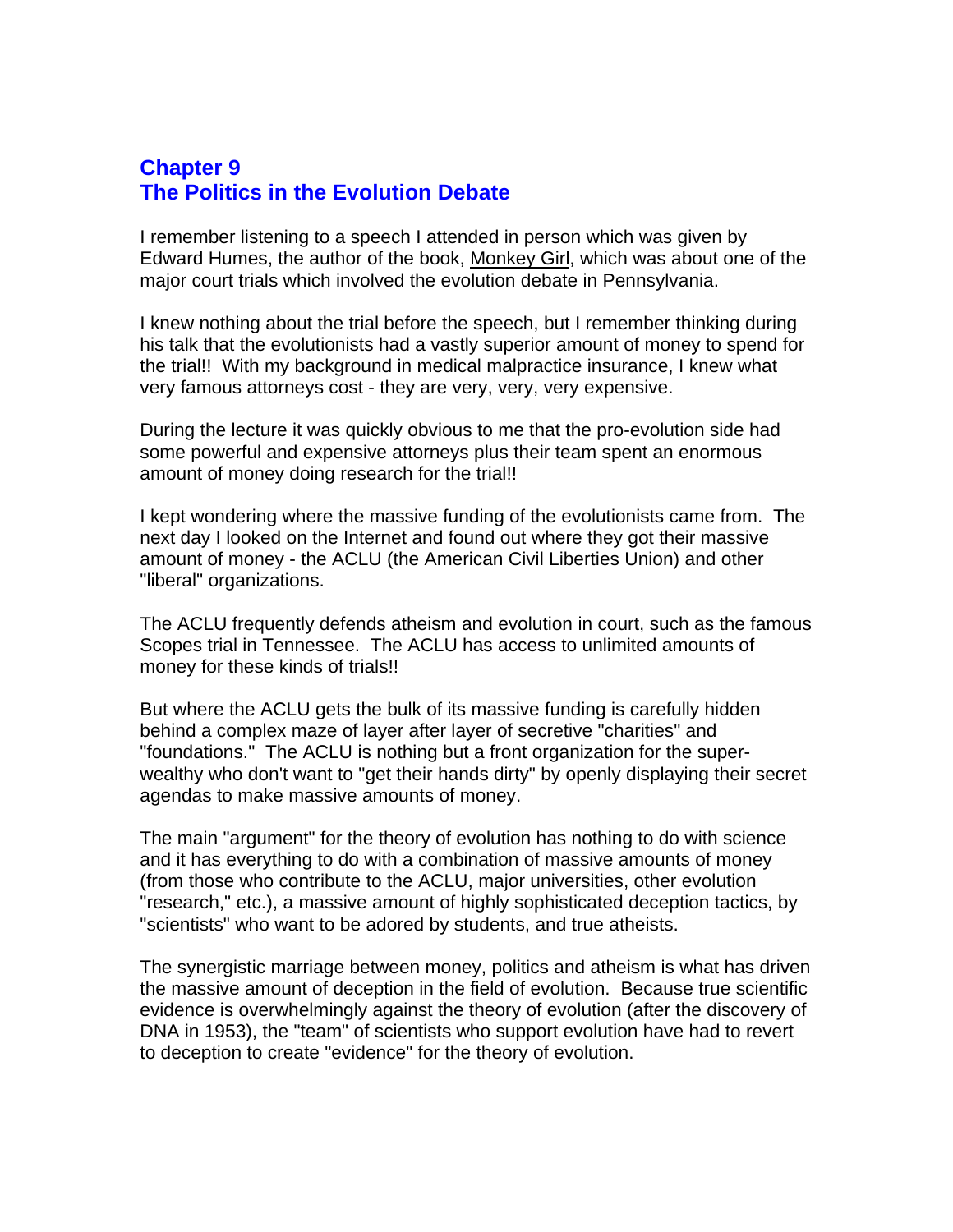#### **Chapter 10 Deception Through Terminology - Part 1 of 7 The Term Microevolution**

This is the first of seven chapters on terminology. These seven chapters are absolutely critical because the main "evidence" for the theory of evolution revolves around **deceptive definitions**. Thus, a clear understanding of accurate terminology is critical. These chapters will discuss terminology as it should be defined, not as the scientific establishment defines terms.

Microevolution does not change the length of DNA. For example, a Chihuahua is a very small dog. A Great Dane is a very large dog. These two breeds of dogs have vastly different sizes and they look completely different.

They are considered different "breeds," but they are both the same "species," meaning they are both "dogs."

Given two animals (or plants), if they have the same "DNA structure," but yet they look different, then they may be defined to be different "breeds."

"DNA structure" means the length of the DNA is the same, the DNA has the same number of genes, etc. etc. But within the same "DNA structure" the nucleotides (i.e. A, C, G, T) are different.

For example, consider these two sentences:

I went **fishing** for **bass**, but **caught 5 guppies** instead. I went **hunting** for **deer**, but **killed 3 rabbits** instead.

These two sentences have the same number of characters (including spaces and periods) - 49

These two sentences have the same number of words - 9 These two sentences have the same number of numbers - 1 and so on.

But yet these two sentences are talking about totally different trips.

The DNA of a Chihuahua and Great Dane have the same DNA structure, meaning the same number of genes, etc. but within that structure there are a lot of differences with individual nucleotides (i.e. A, C, G, T).

This is an example of "microevolution," meaning they are different "breeds" within the same "species" (the species: "dog"), meaning the same "DNA structure."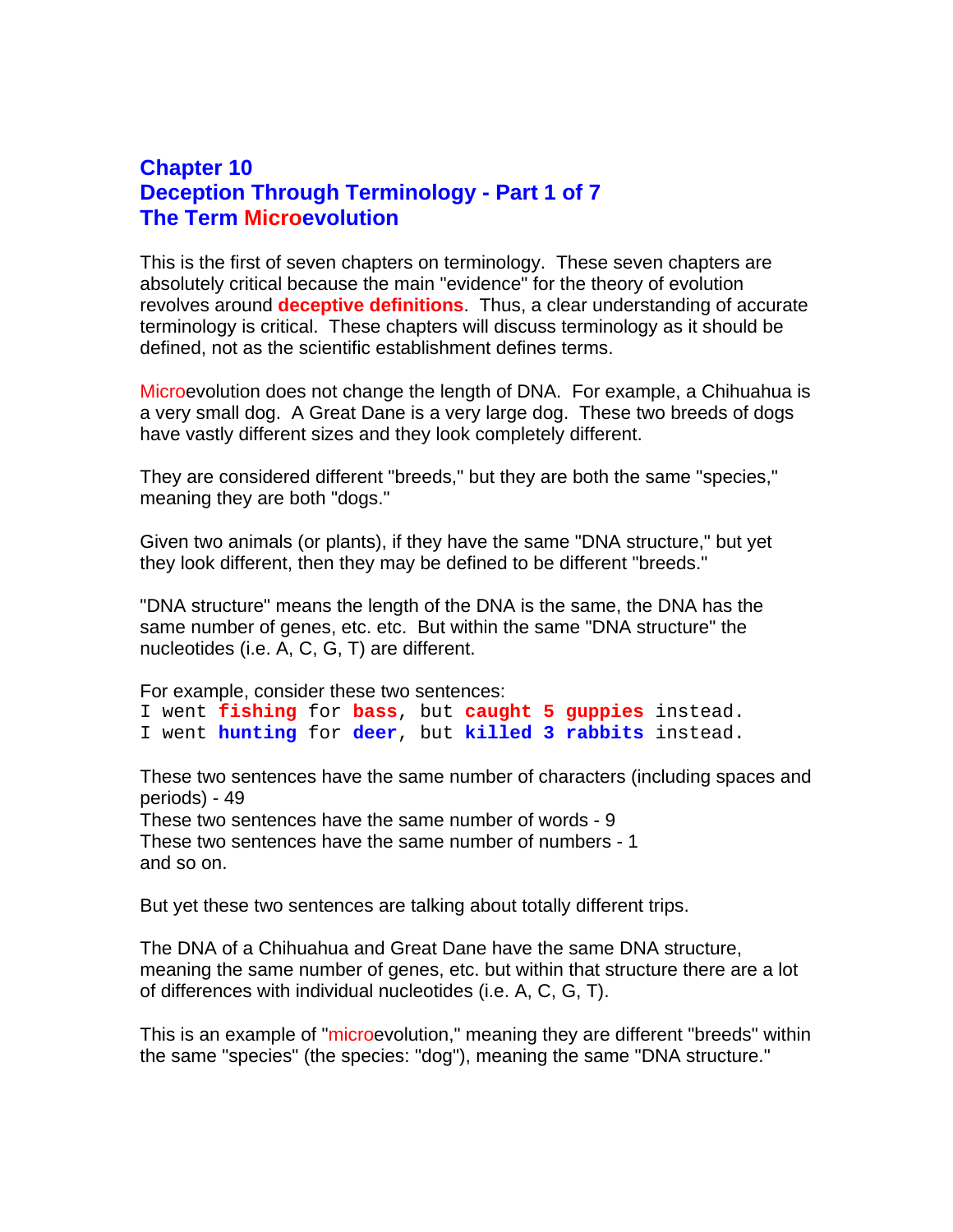## **Chapter 11 Deception Through Terminology - Part 2 of 7 The Term Macroevolution**

While with microevolution the two animals are the same species, but different breeds, and their DNA is the same size, with macroevolution we are dealing with two different species.

For example, a Chihuahua and an eagle are different "species." Their DNA is not the same length. Their DNA does not have the same number of genes, etc.

However, with the theory of evolution we generally only use the term macroevolution when one species is considered to have descended from another species.

For example, a whale is considered to be a descendant of a hippopotamus, via several intermediate species. Humans are claimed to descend from extinct primates. And so on. This is macroevolution.

When one species is descended from another species, directly or via intermediate species, the term macroevolution comes into play.

With macroevolution, the "parent species" and the "child species," by definition, have different DNA structures (otherwise they would simply be different "breeds" via microevolution).

Since evolution always considers the "child species" to be superior to the "parent species," the DNA of the "child species" will always be longer, and will have additional genes, and it will be more complex.

But the key is that the DNA of the "child species" is longer and has additional genes and perhaps other more complex and longer parts.

Thus, microevolution does NOT change the DNA structure, but macroevolution not only changes the DNA structure, but it adds at least one new gene and makes the DNA longer. This is by definition.

Today scientists interpret the theories of Darwin by claiming that human DNA "evolved" from the very, very short and simple DNA or RNA of the "first living cell" via thousands of "intermediate" species (i.e. new species with slightly more complex DNA), via macroevolution. "Macroevolution" and "evolution" mean the same thing. Microevolution does not create a new species, by definition.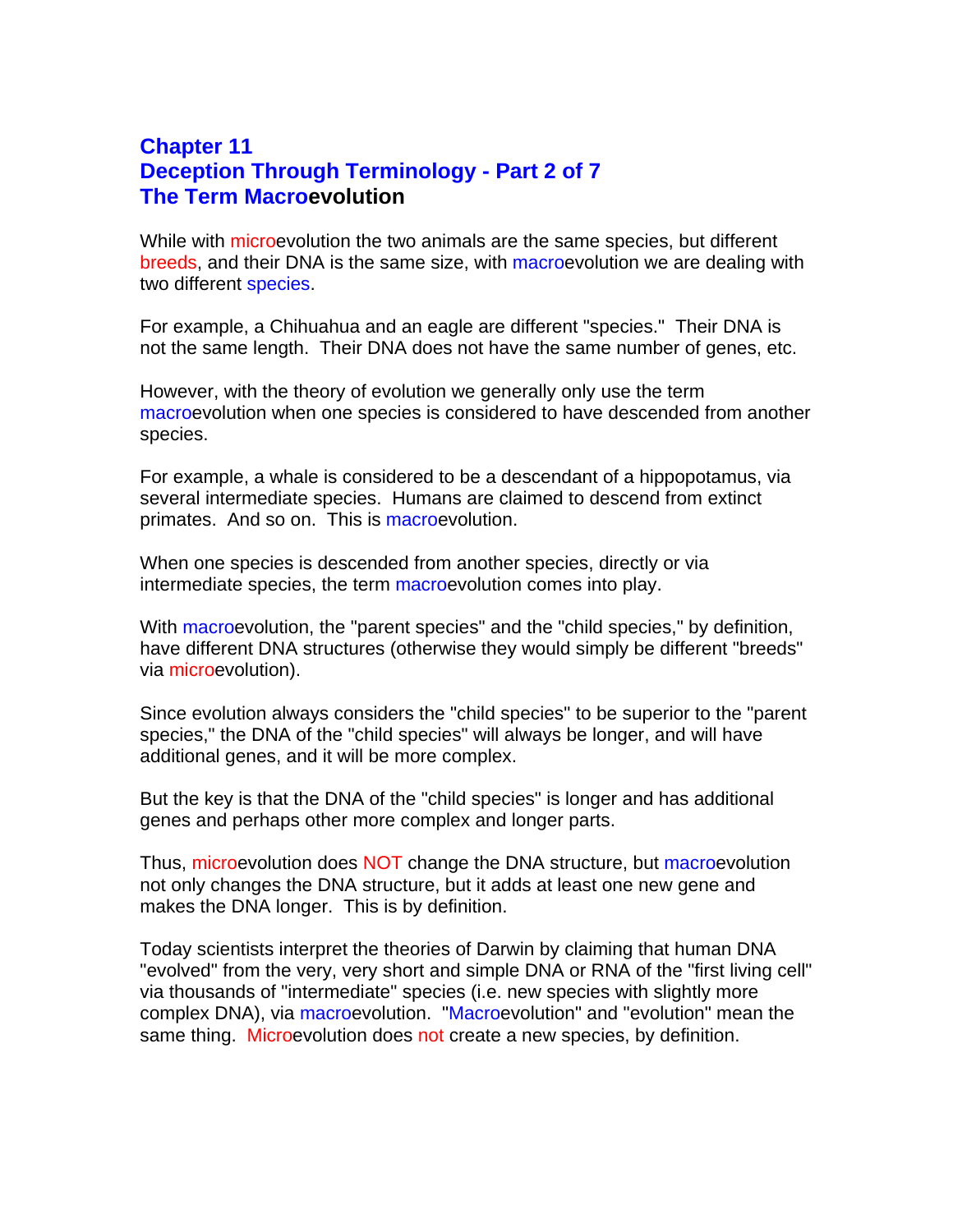#### **Chapter 12 Deception Through Terminology - Part 3 of 7 The Term Species**

It is time to have a formal definition of "DNA structure" and "species," even though we have used these terms above.

**Definition:** DNA structure - every living and extinct animal, plant, bacteria, etc. has (if they are still living) or had (if they are extinct) DNA (or RNA). A unique "DNA structure" means a unique set of genes (counting only the functional genes, not vestigal genes), unique genetic algorithms, unique "morphing of the embryo" algorithms (if multi-celled), etc. that no other species has or has had.

Now let us define the term "species":

**Definition: Species:** A unique "species" is defined by a unique "DNA Structure."

In other words, if two animals have different "DNA structures" they are different "species" and if they have the same "DNA structure" then they are the same "species."

How simple can it get?? So here is a test question: "is evolution equivalent to the term microevolution or the term macroevolution?"

Well, in order for "evolution" to get from the "first living cell" to human DNA, many new and longer DNA strands had to be created by macroevolution. Remember that microevolution does not change the length of the DNA.

To say that microevolution led from the "first living cell" to human DNA would be to say that the RNA or DNA of the "first living cell" had the same DNA structure as human DNA. This is nonsense.

Thus, the term "evolution" and the term "macroevolution" mean the same thing: a new DNA structure was created by random mutations to the DNA of the parent species.

The terms "unique DNA structure" and "unique species" mean exactly the same thing, by definition.

If two animals have different "DNA structures" then they are different "species."

If two animals have the same "DNA structure," then they are in the same "species," but the two animals may be different "breeds" within the same species.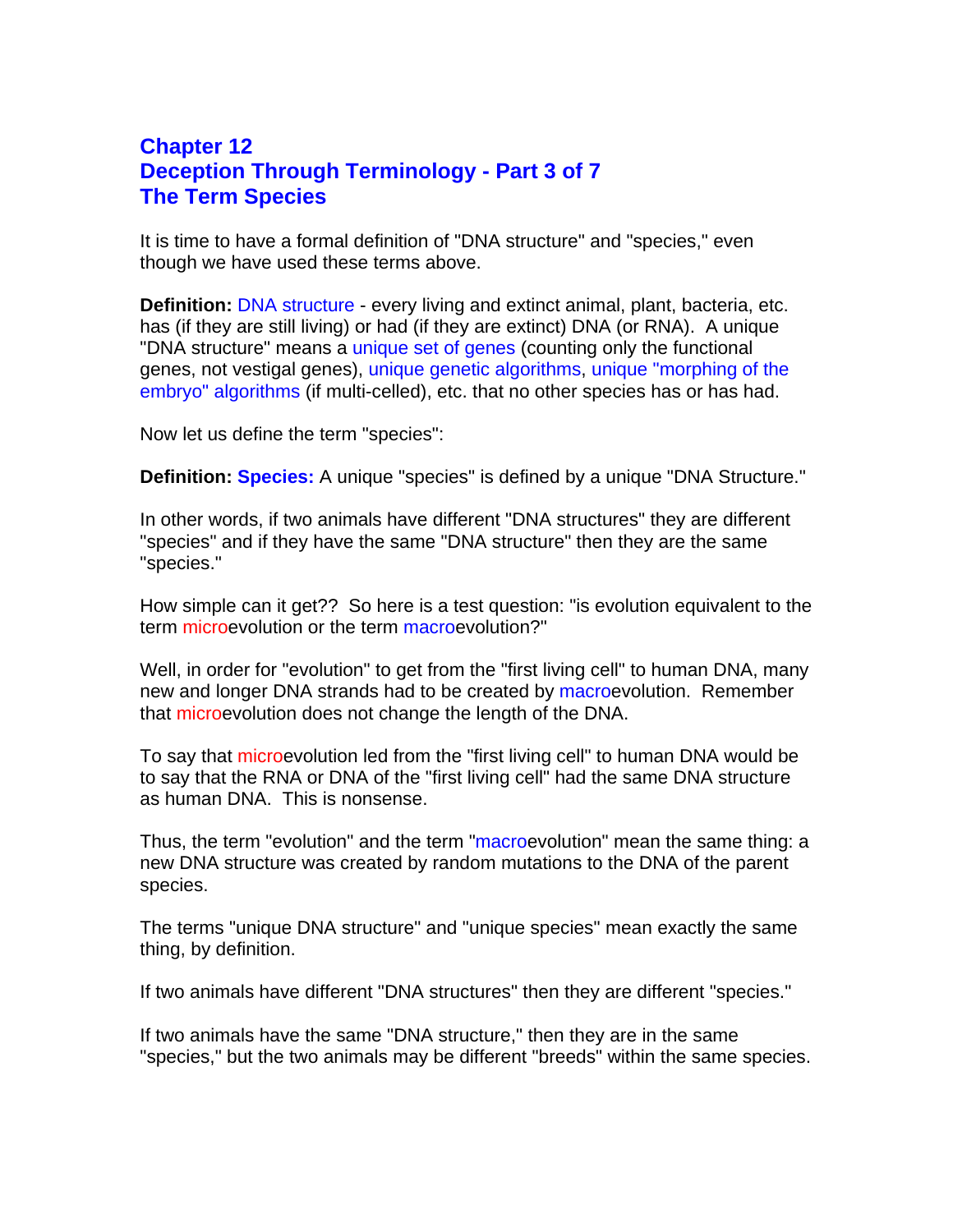#### **Chapter 13 Deception Through Terminology - Part 4 of 7 The Bad Logic of Evolutionists**

This chapter is kind of off the subject, but it does have a purpose. We will get back to microevolution and macroevolution in a moment.

When a student hears the term "evolution" they immediately think, like a Pavlov reaction, of Darwin.

When a student thinks about "Darwin" they immediately think, like a Pavlov reaction, of atheism because the whole goal of Darwin's teachings was to convince people that God does not exist.

Let us suppose, for the sake of argument, that the theory of evolution were true. Would this mean that there is no God? This is an important question.

Evolutionists would like their students to believe it is true, but in fact it is very bad logic.

For example, God understands statistics so if it were statistically valid that evolution was possible, the only species God would have needed to put on this earth would have been the "first living cell."

After creating the "first living cell," God could have taken a very, very, very long vacation and never created another species on this planet!! He would let evolution create all of the other species, including humans. When God got back from his long, long vacation there would be humans walking around on the earth.

In this case, God created ONLY the "first living cell," and evolution created all other species on this planet, **meaning the theory of evolution was perfectly true, but the existence of God WAS ALSO TRUE!!**

Why would God work any harder than He needs to? Humans don't like to work any harder than they need to.

If evolution were true, all God had to create was the "first living cell." But evolution is mathematical nonsense, so God had to create all of the species (i.e. all of the unique DNA structure), as the Bible implies. **The Bible is more mathematically/statistically accurate than the theory of evolution!! It should be, it was written by God's prophets.**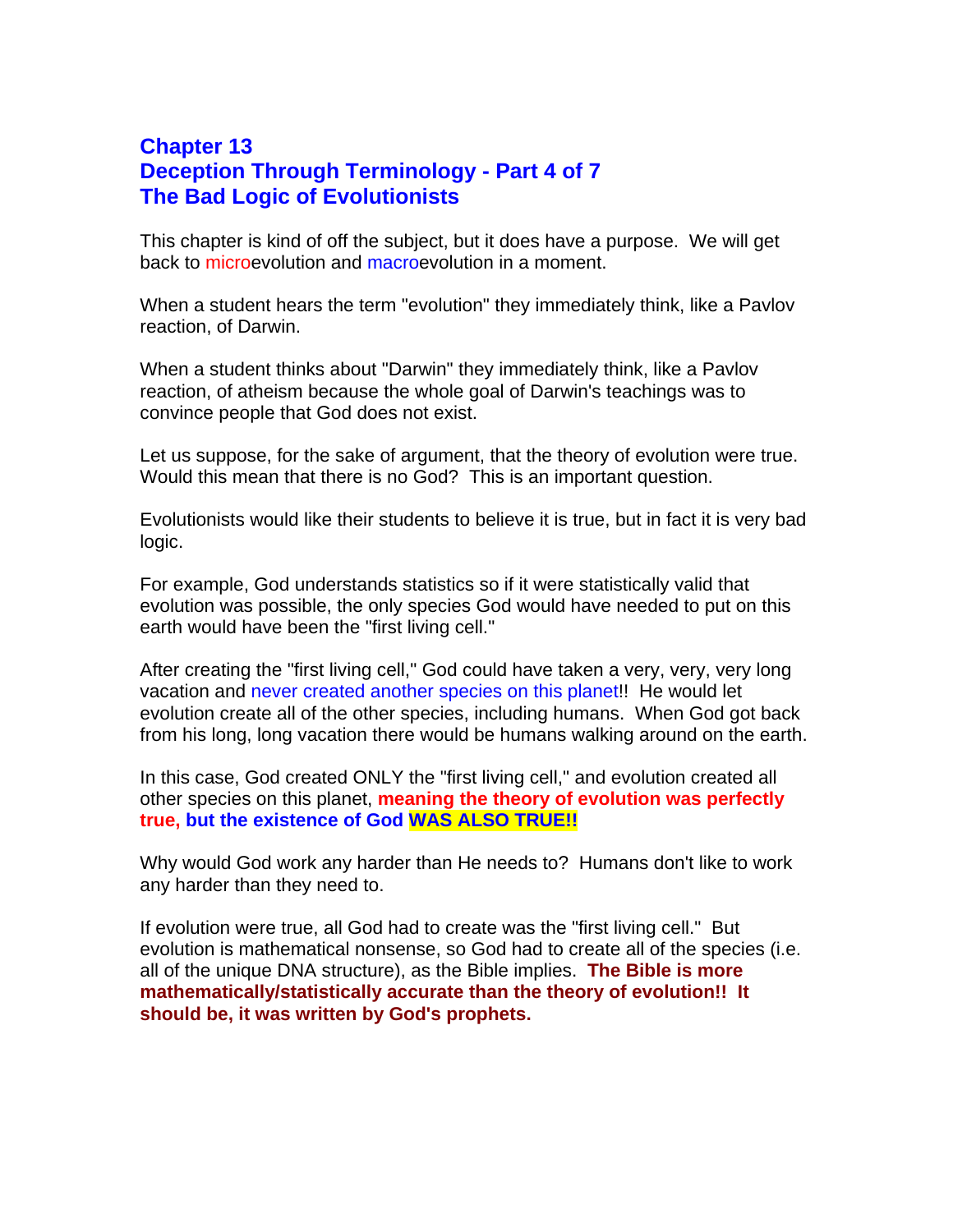#### **Chapter 14 Deception Through Terminology - Part 5 of 7 The Clever Deceptions**

Evolutionists don't like precise definitions, they like "flexible" definitions so that they can use the term "evolution" for either the term "microevolution" or "macroevolution."

In this way they can use examples from microevolution and claim they have evidence for "evolution."

Why would they do that? The purpose of the theory of evolution is to get converts to atheism. The existence of the Universe is proof there is a God, so atheists have to use deception to get converts to atheism.

True evolution and "macroevolution" mean the same thing, but there are ZERO examples of macroevolution on this planet!!

So the terms "microevolution" and "macroevolution" have essentially disappeared from the books written by evolutionists.

How does doing this help the atheists??

Because they want to get converts to atheism and they have zero, absolutely zero, evidence that there has ever been an example of macroevolution in the history of this planet. Mathematically, as will be seen later, macroevolution is impossible for multi-celled organisms.

If atheists depended on finding examples of macroevolution to get converts, they would never, never, never, never get a single convert to atheism (i.e. evolution).

**So they have no choice but to use deception.** To do this they use examples of microevolution to get converts to atheism, because there are millions of examples of microevolution and getting new examples is very easy to do.

But how do you convince a student that an example of microevolution is really an example of macroevolution (i.e. Darwinian evolution).

You either obfuscate the two terms, claiming they mean the same thing, or you do away with using the terms altogether, which amounts to the same thing. More will be said about this in the next chapter.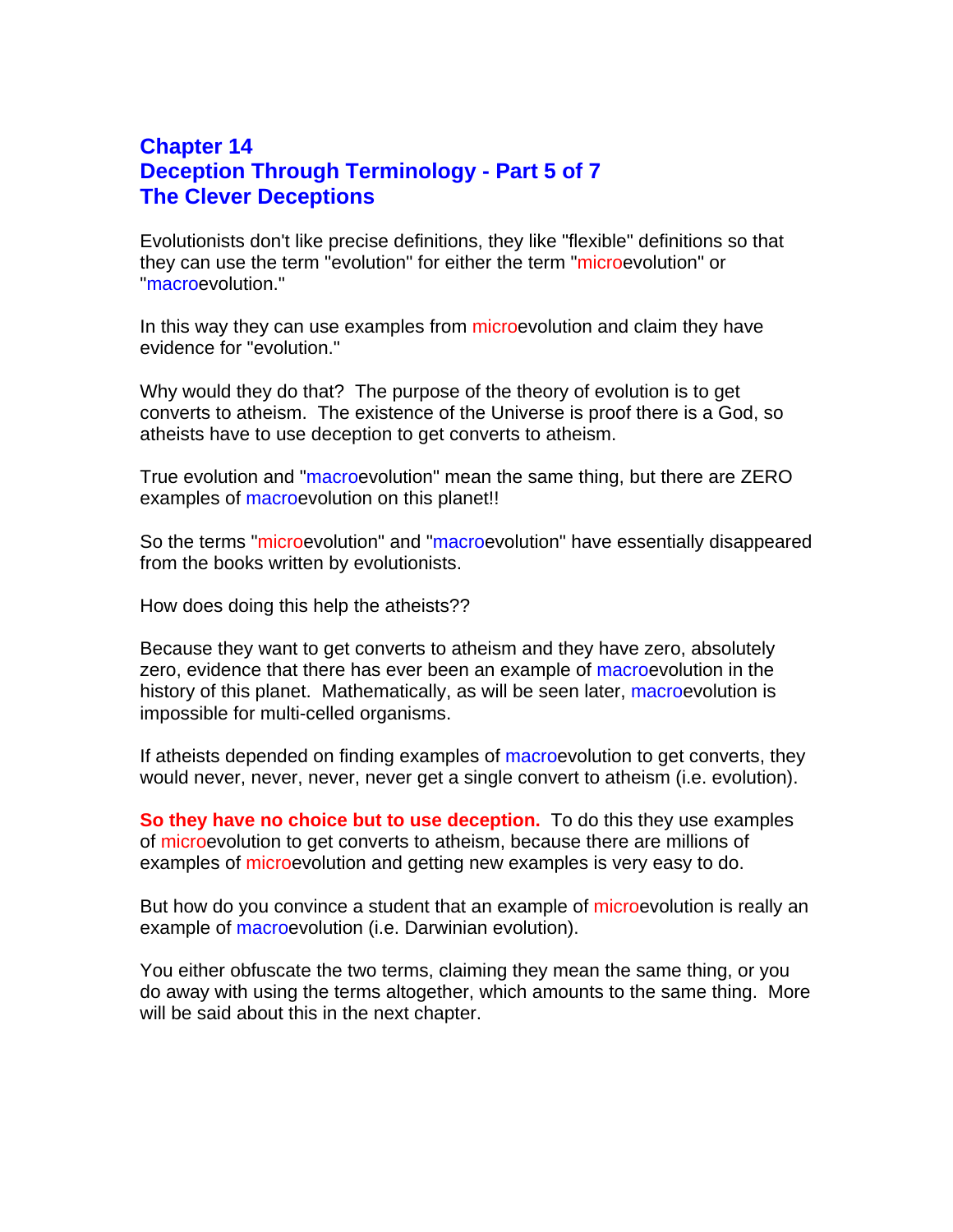#### **Chapter 15 Deception Through Terminology - Part 6 of 7 More Tactics Using Clever Definitions**

In order to get converts to atheism, it is necessary for evolutionists to use examples from microevolution to get converts, because there are zero examples of macroevolution. One way to do this is the obfuscate the two terms.

For example, let me quote from one of the books by Richard Dawkins, who is perhaps the world's most famous atheist and evolutionist (I have done the colorcoding):

Well, I must mention the alleged distinction between macroevolution and microevolution. I say "alleged" because my own view is that macroevolution (evolution on the grand scale of millions of years) is simply what you get when microevolution (evolution on the scale of individual lifetimes) is allowed to go on for millions of years... I have never seen any good reason to doubt the following proposition: macroevolution is lots of little bits of microevolution joined end to end over geological time, and detected by fossils instead of genetic sampling."

The Ancestor's Tale - A Pilgrimage to the Dawn of Evolution, pages 603 and 605

Now remember that, by definition, microevolution does NOT change the length of DNA!! So a thousand consecutive instances of microevolution will not change the length of a DNA strand by a single nucleotide.

But macroevolution does change the length of DNA. So how can macroevolution be "what you get when microevolution ... is allowed to go on for millions of years  $\mathbf{r}$ 

How can  $0+0+0+0+0+...$  = several million new nucleotides??

It can't. What Dawkins is doing is obfuscating the terms so that he can use examples of microevolution to get converts to atheism.

In other situations scientists frequently simply say that there is no difference between microevolution and macroevolution.

These, and other tricks, are used so scientists can use examples of microevolution and pretend they are examples of macroevolution, meaning true Darwinian evolution.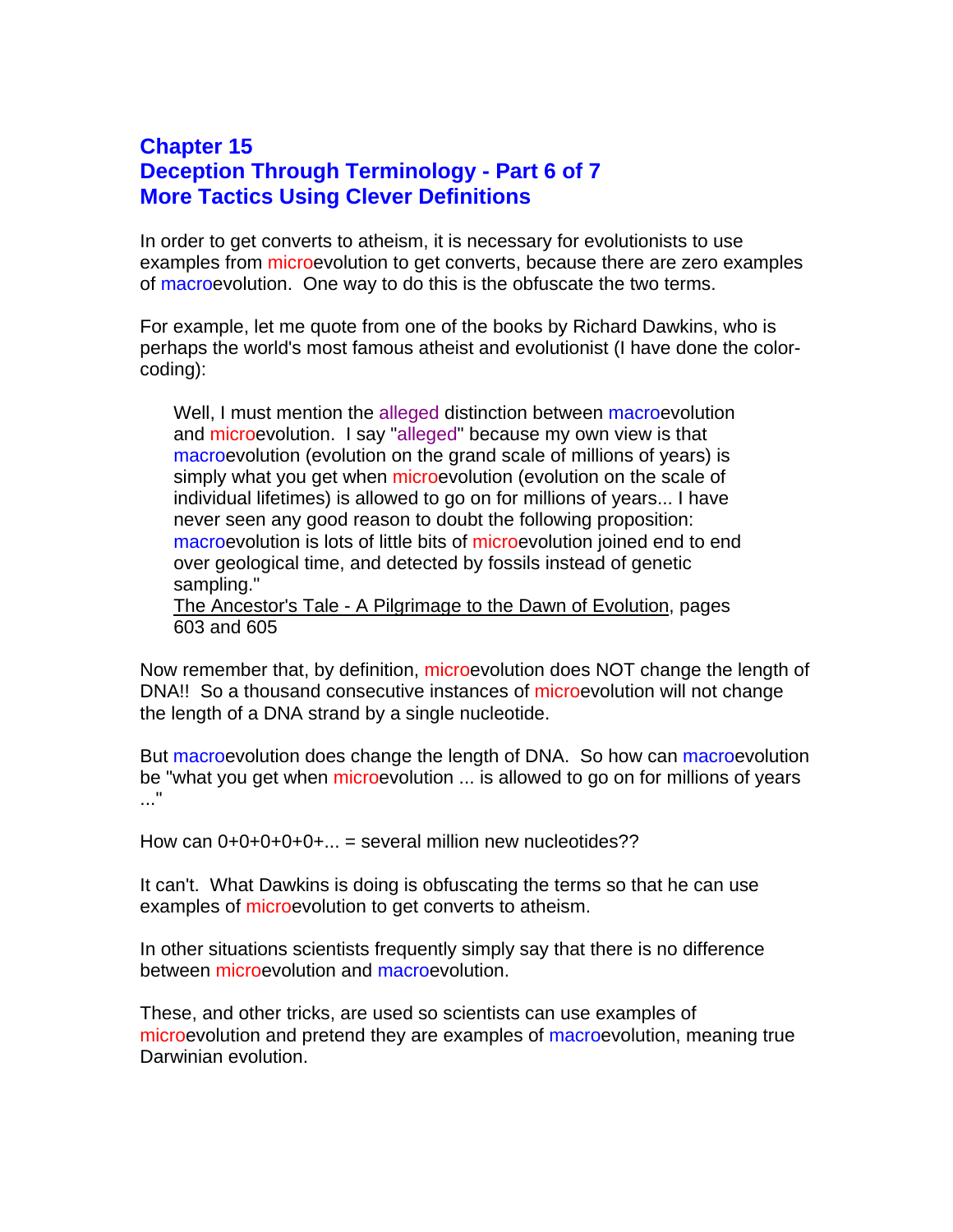## **Chapter 16 Deception Through Terminology - Part 7 of 7 Case Studies of Deception**

Let us again discuss a book by Dawkins. Let us consider the book: The Geatest Show on Earth - The Evidence For Evolution, the newest book (in 2012) by Richard Dawkins.

Obviously, each and every scientific example in this book is an example of microevolution!! Do I even need to say that?? Not once does he provide even the slightest proof of macroevolution ever happening.

But as the reader might suspect, Dawkins does not mention the terms "microevolution" or "macroevolution" in this entire book!!

In this book he spends a lot of time talking about a very excellent and long-lasting set of experiments at Michigan State University designed by Dr. Richard Lenski. Indeed, I totally agree it was a very impressive set of experiments!!

These experiments involved the *Escherichia coli* bacteria, better known as the *E. coli* bacteria.

The purpose of the experiment was to watch how the size, eating habits, etc. of the bacteria changed over time in 12 isolated flasks. The changes in the 12 flasks were independent of each other because the bacteria were never moved from one of the 12 flasks to a different flask.

One of the twelve "tribes" (as Dawkins called them) even gained the ability to digest citrate (which is related to the substance that makes lemons sour) as if it was glucose. But as of press time, none of the other "tribes" was able to digest citrate.

Every single change in the eating habits of these bacteria were the result of microevolution. Zero new genes were observed between 1988 and when Dawkins wrote his book.

Here is my point: in the eighteen pages Dawkins talked about these experiments, he used the terms: **evolution, evolutionary, evolutionist, evolving, evolve, or evolved: 47 times!!** Not once in the entire book was the term microevolution or macroevolution used!!

This is typical of the efforts of atheists to get converts to the theory of evolution by using examples of microevolution, but using derivations of the term "evolution."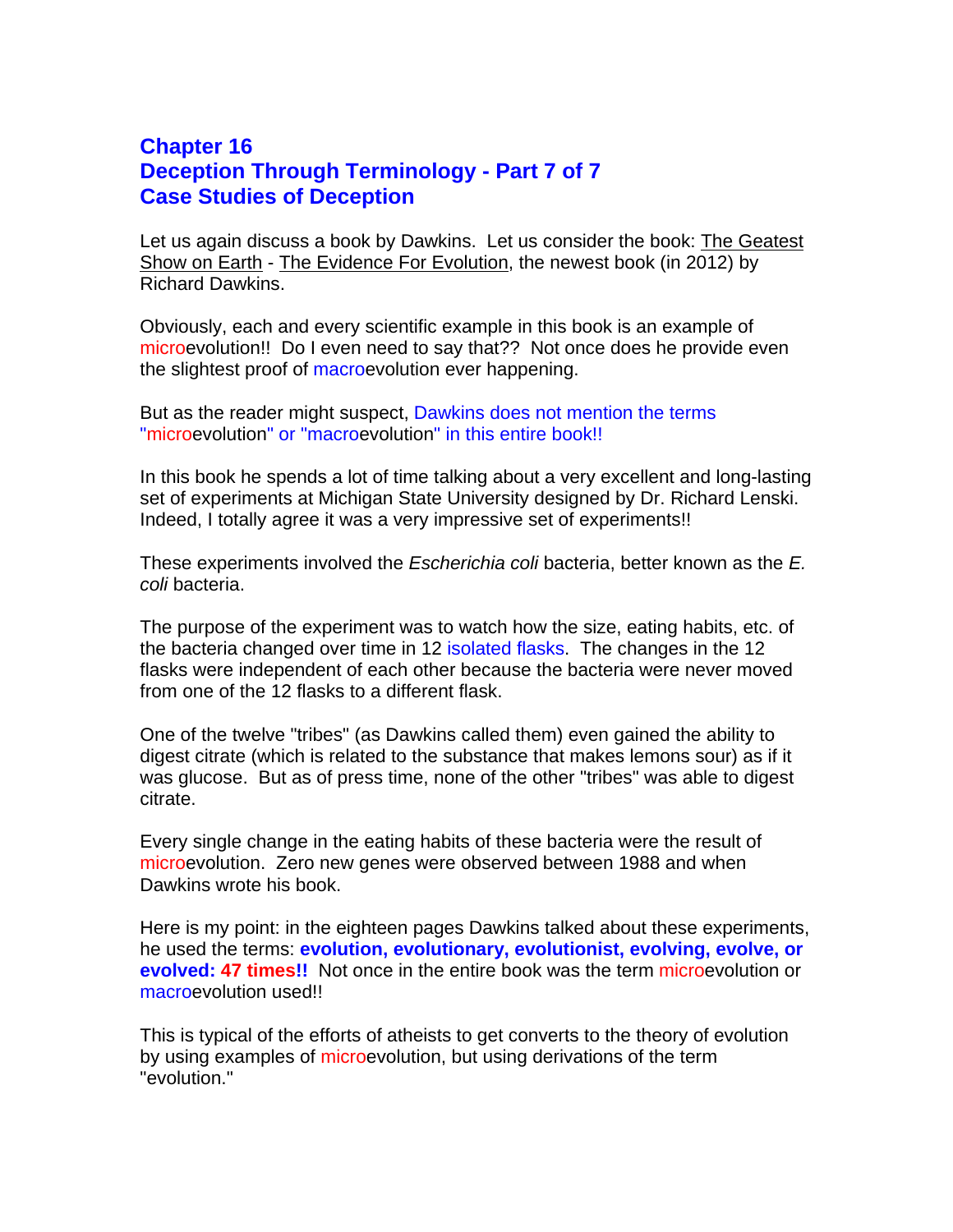# **Chapter 17 Microevolution Vs Macroevolution - Digging Deeper**

The Lenski experiments, discussed above, only dealt with single-celled organisms, but can similar mutations affect the survival of animals?

A "mutation" to DNA may lead to a survival benefit of an animal, but it does not necessarily constitute "evolution" or "macroevolution" because there is no new (meaning additional) genetic material, to include at least one new gene, along with supporting nucleotides. It takes new DNA segments to constitute macroevolution.

For example, suppose scientists find an animal that can survive better than other animals of the same species due to a mutation. They may say that this animal "evolved." To the student, this should imply that new genetic material, including at least one functional new gene, has formed by random mutations of DNA.

But a new gene has never been observed to form by accident.

As Dr. J.C. Sanford, PhD states in his book: Genetic Entropy & The Mystery of the Genome, never in the history of mankind has a survival benefit been proven to have occurred by new genetic information in the DNA. He states that every time there is a survival benefit, and the DNA structure has been changed, the survival benefit resulted from a **loss** of genetic material via a mutation.

How can a loss of genetic material create a survival benefit?

Let us take an example from his book of a loss of genetic information. Suppose an animal has a genetic defect (i.e. a mutation or loss of one or more nucleotides) which causes it to be hairless. In Chicago, that would be a severe survival detriment. But in Florida it may provide a significant survival benefit!!

But the survival benefit in Florida was not due to new genetic material, it was the result of a **loss** of genetic material **combined with a specific environment**. It is not an example of a new species (i.e. "evolution") because true evolution requires new genetic material (e.g. at least one new functional gene). The loss of one or more nucleotides by a mutation is not even remotely the same thing as a new functional gene!!

In other words, this observation was an instance of a destructive mutation which just happened to create a survival benefit because of a specific environment.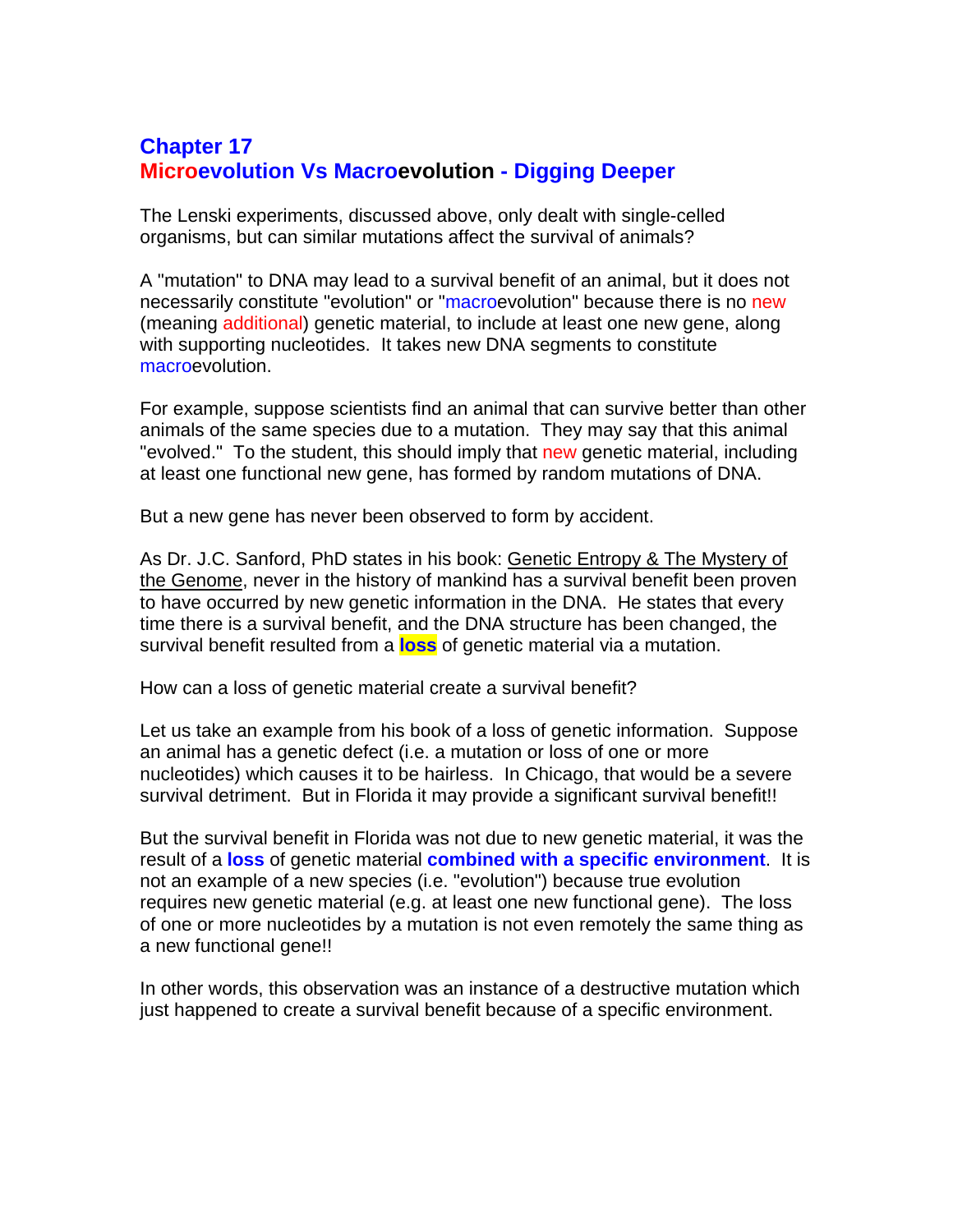# **Chapter 18 Patterns Of Intelligence**

This is a chapter of several graphs, which show the difference between randomness and intelligence. Randomness cannot create intelligence. For example, here is a histogram of a section of real human DNA. Each bar represents how many times a particular permutation of four nucleotides (e.g. AAAA, ACCG, GCAT, etc.) is found on this section of human DNA:



Note the many tall peaks and very small valleys in the above histogram. Note, for example, the very short bars which are surrounded by very tall bars.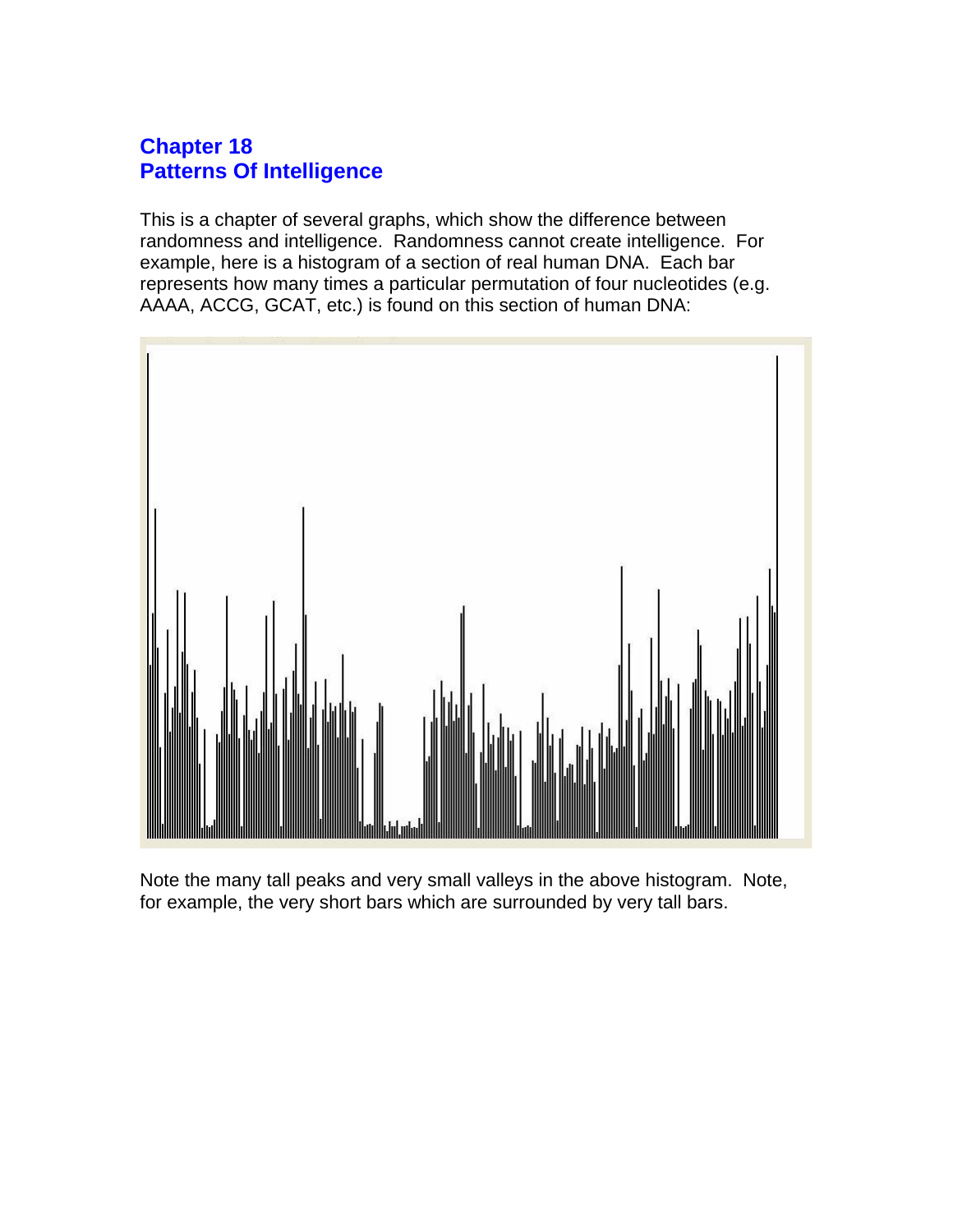Here is a computer generated histogram, where each nucleotide of the DNA was randomly chosen by a random number generator to simulate evolution:



Note that there is zero variety in this bar chart. This is what randomness creates. Randomly generated DNA has no intelligence and no function. It never can.

For those who understand this terminology - the real human DNA statistics: Average Size of Bar: 40,233.76 **Standard Deviation: 25,505.06**  Standard Deviation as percent of Average Size: 63.39%

Here is the randomly generated DNA statistics: Average Size of Bar: 40,233.76 (same as above, by design) **Standard Deviation: 204.06**  Standard Deviation as percent of Average Size: *0.51%*

It is obvious that randomness is never going to create functional DNA.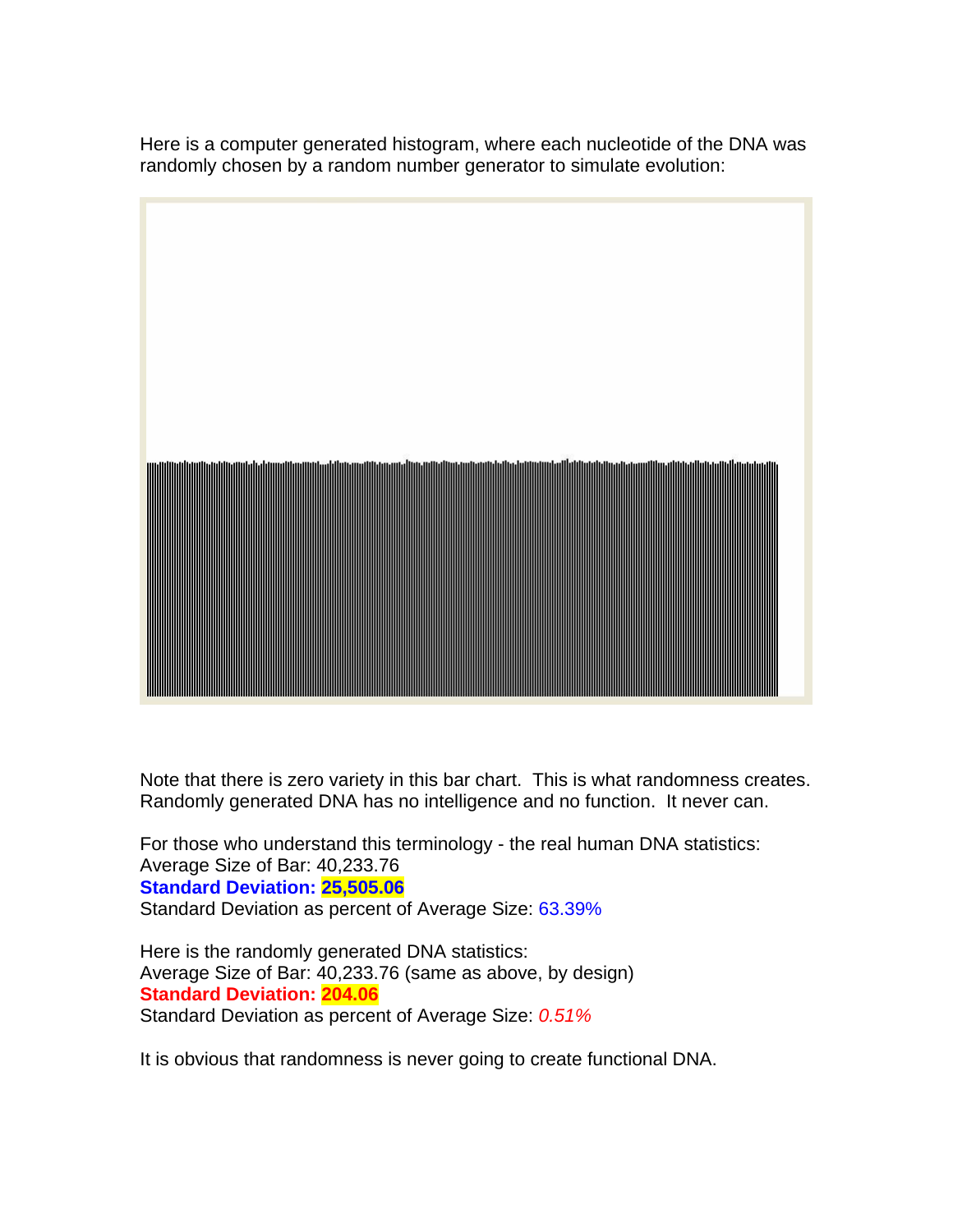## **Chapter 19 Why the Theory of Evolution Cannot Be True**

Evolution claims that zero intelligence directed evolution. This means that changes to the DNA of a "parent species" had to be randomly made to create a "child species." The "locations" of the mutations (i.e. where on the DNA is the change) and what was done at those "locations" had to be totally random.

Also, with evolution, any "child species" that survives is always assumed to be a superior species to its "parent species," which is nonsense when you assume the changes to the DNA of the "parent species" were randomly done!! It is impossible the "child species" could even survive, much less be superior to its "parent species."

No sophisticated computer program, with at least one new feature, has ever been randomly created from an existing computer program - never!! Why not? Because computer programmers know it would be waste of time to attempt it.

But if randomly modifying a computer program cannot create a superior computer program, with new features; and if DNA is many times more complex and sophisticated than any computer program; how could randomness create a new and improved species?! It can't. And that is the point!!

To say that random mutations to DNA (including random locations and random changes) could create a new species is far beyond ludicrous. And to say it has happened millions of times on this planet, in a mere few million years, **with few or no errors**, is absurdity beyond comprehension.

To go from a single "parent species" to a "child species" would create trillions of fatally defective offspring. Where are those offspring buried? But even worse than that, after trillions of defective offspring, none of them would be a new species, with new genes, because randomness never improves a complex structure.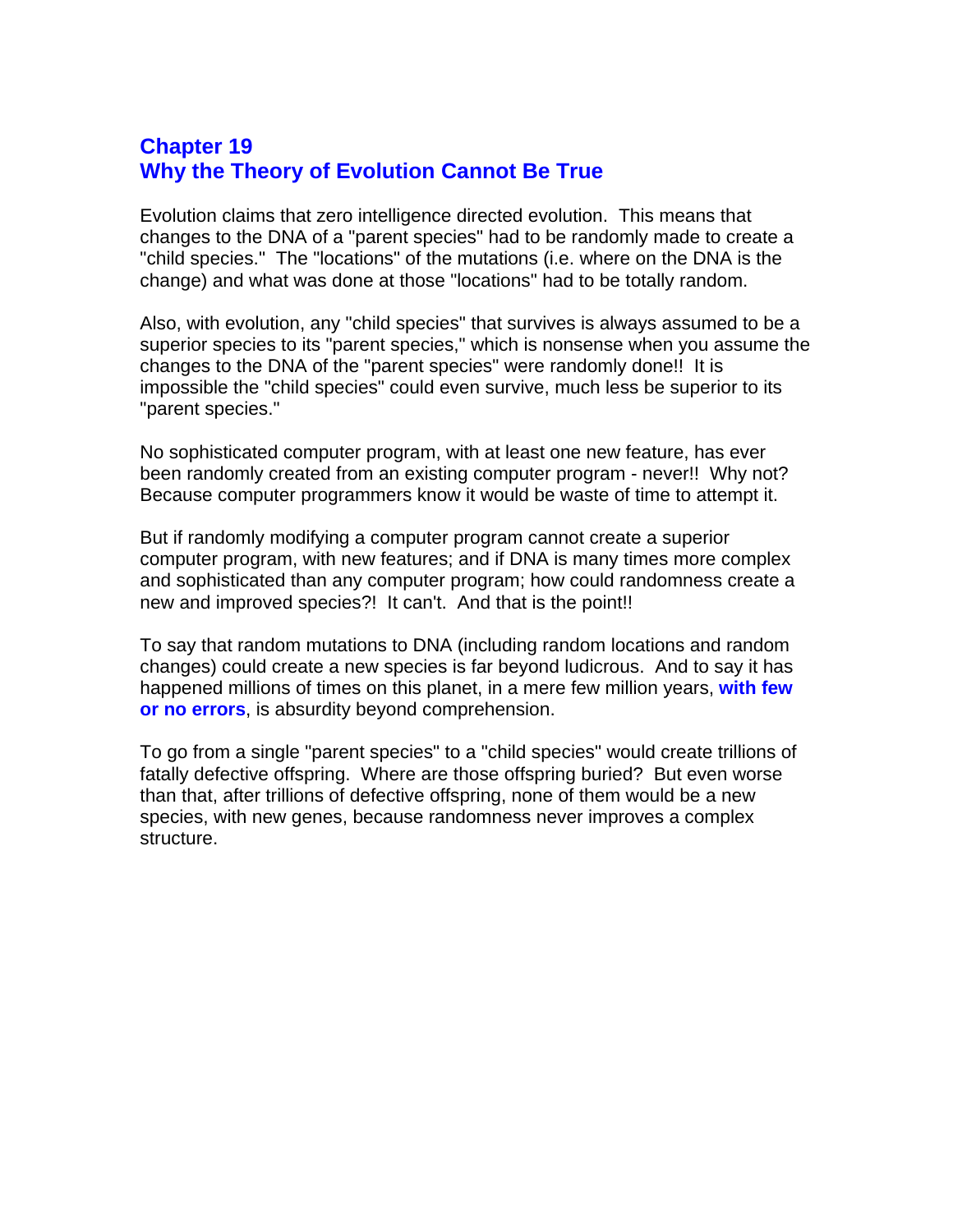# **Chapter 20 The Only Way To Prove Macroevolution is True**

There is only one way in the world to "prove" macroevolution. It involves a closely supervised experiment.

First, scientists must create a completely enclosed environment where there is only one species. Actually, there can be other species in the enclosure to be used as food (such as grass), but the species used for food cannot have DNA which could even remotely mix with the DNA of the main test species, which I will assume would be a small animal which can breed quickly.

Second, this enclosure must be carefully designed and controlled to ensure that no other animals can get inside the enclosure and the animals inside could never get outside. This is to prevent mating with another species.

Third, a sample of DNA must be taken from each and every animal in the original population. The DNA in all of these animals must have exactly the same DNA structure!!

Fourth, scientists must monitor this enclosure for many, many decades looking for an animal (a descendant of the original animals) which has new genetic material (on a DNA strand) which creates a new function (i.e. there must be at least one new gene), meaning they have observed true "evolution," meaning "macroevolution."

Scientists have never followed these four guidelines except using bacteria as with the Lenski experiments mentioned above. But in this study they did not find any new genes. Considering that bacteria have very simple genes, and they divide very quickly, this should be a clue to the absurdity of having "evolution" create new genes for complex animals!!

My proposed experiment, using animals, will never lead to a new species. Yet, with zero evidence to support macroevolution, scientists constantly say that they have "proven" evolution is true and that they have "seen" evolution in action. This is a total and complete absurdity. No scientist has ever proven a single step of macroevolution, which is true evolution.

When someone uses the term "evolution" the reader should immediately ask themselves if there was any proof that there were NEW genes that have never existed before on this planet AND that the study was done in a highly controlled facility. The answer is always 'no', what has actually been observed is microevolution.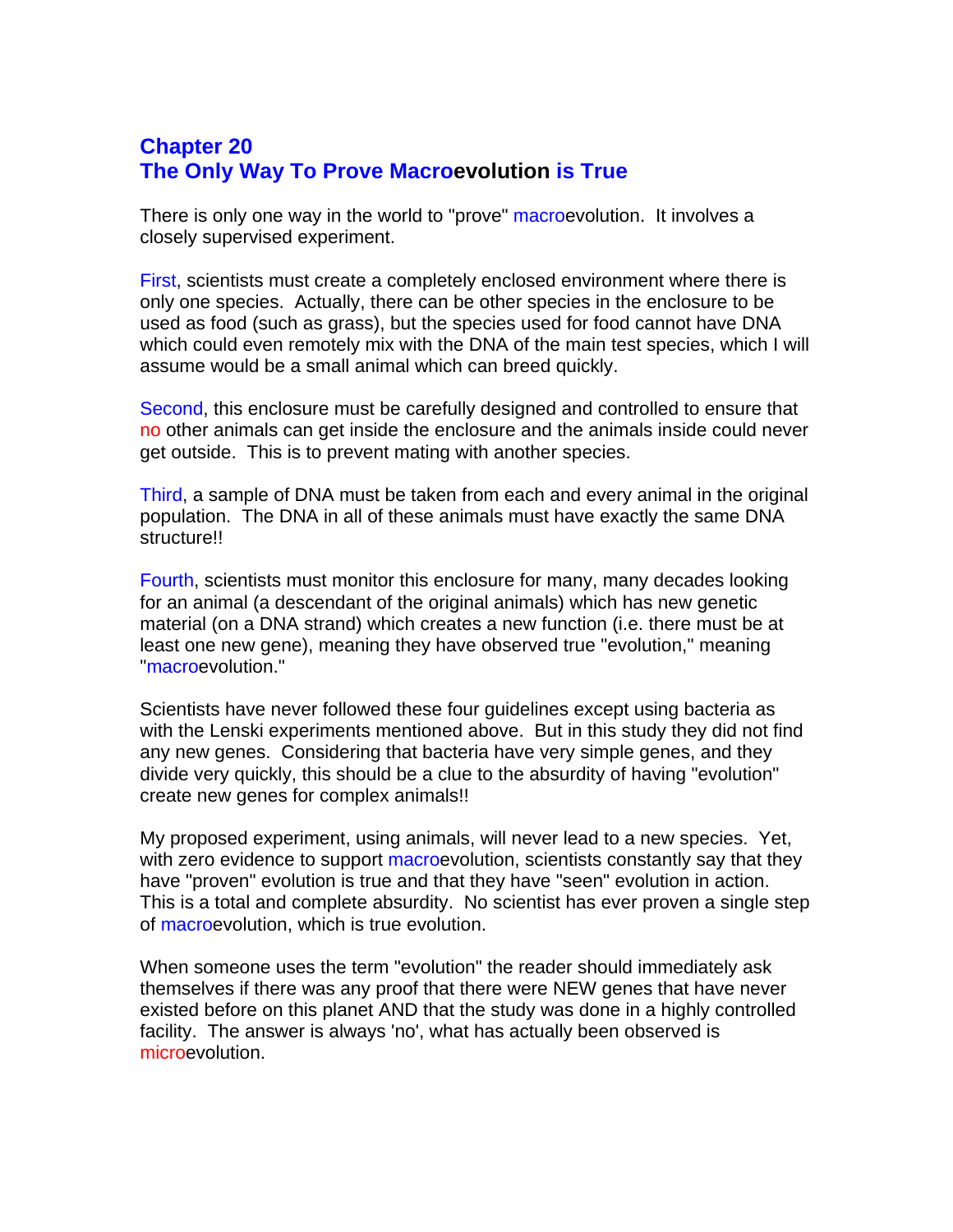## **Chapter 21 More on the Politics of Evolution**

In the real world, randomness never creates anything useful, much less highly sophisticated and functional; and human DNA is the most sophisticated and functional object on earth!!

For example, no physics book has ever been written purely by a computer program that created random letters, numbers and symbols. Every physics book has been written by an intelligent human being.

Furthermore, if you took an existing physics book, written by a human being, and randomly took chunks of the book (to represent genes) and randomly moved them around and pasted them into other parts of the book; along with randomly adding letters, adding randomly generated charts and adding random numbers; you would **not** end up with a more advanced physics book for more advanced physics students!! No "intelligence" has been added by randomly moving things around and randomly adding things.

Furthermore if you combined an advanced physics book with an advanced chemistry book, and randomly mixed them together, you would not end up with an advanced book on both physics and chemistry. But more importantly, you would not generate advanced concepts that were **not in either of the original books**.

Likewise, if you randomly combined two computer programs you would not end up with one superior computer program which did everything both of the original programs did plus it did things neither of the original computer programs did!!

Even if you did this process very slowly, in small chunks, over billions of years of time, to simulate evolution in real time, it would still not end up being a superior computer program!!

Remember, evolution requires massive amounts of time. But using massive amounts of time does not solve any statistical problems!!! Computers can be programmed to work very, very, very slowly, but that doesn't solve any statistical issues, it only spreads them out over time. "Time" doesn't change statistics.

Yet all of these things are childish compared to the sophistication and massive complexity of DNA!!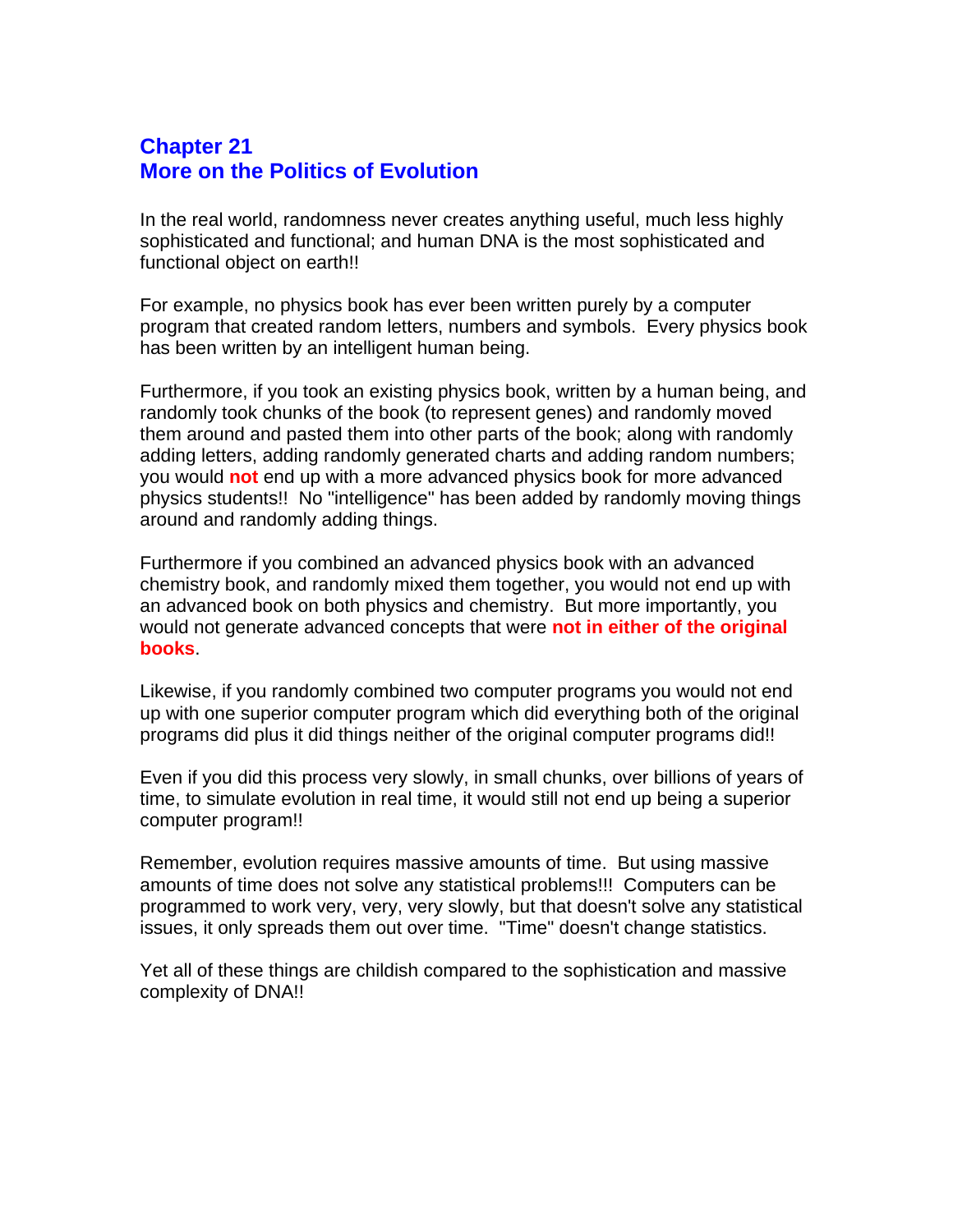# **Chapters 22 and 23 The "Morphing of the embryo" Algorithms - Part 1 and 2**

I am combining these two chapters because they are too technical to be summarized.

Essentially, these chapters start with a single fertilized egg and follow the amount of information needed to convert this single fertilized egg into a human baby (with 16 trillion cells) and later into an adult (with 100 trillion cells).

Each cell also has 20,000 genes that need to be told whether to be activated or not.

It turns out that it is mathematically impossible that DNA could have enough information to create a human baby or adult because there is far, far too much information needed to create a human baby, and later an adult, than there is information on a fertilized egg.

For example, there are 31,250 times more cells (in an adult) that need information about which genes to activate, than there are nucleotides on the DNA of the fertilized egg.

For example, when considering that each cell in the adult has about 20,000 genes that need to be told whether to be activated or inactivated, each nucleotide on the human DNA is responsible for the information to activate or inactivate 625,000,000 genes (the 31,250 cells each nucleotide is responsible for, times the roughly 20,000 genes on each of these cells)!!

And this does not count all of the information needed during the trillions of asymmetric cell divisions which are far more complex than the finished cells!!

How can one nucleotide, which is either an A, C, G or T provide the information for the activation or non-activation of 625 million genes, plus all of the information needed during the morphing of the embryo!!

But this is just the tip of the iceberg for how much information the DNA in the fertilized egg needs to have. I quote from the second of these chapters:

And all of the "intelligence" (i.e. information on the DNA of the fertilized egg) to control the type of cells that are made (i.e. which genes are activated) and the location of each cell [i.e. the path of the cell divisions] and the timing of when these cells are "completed" and how the cells are attached to each other during the morphing of the embryo, and how the bloodstream feeds food and oxygen to these cells at all times, and removes waste from each cell, etc. etc., for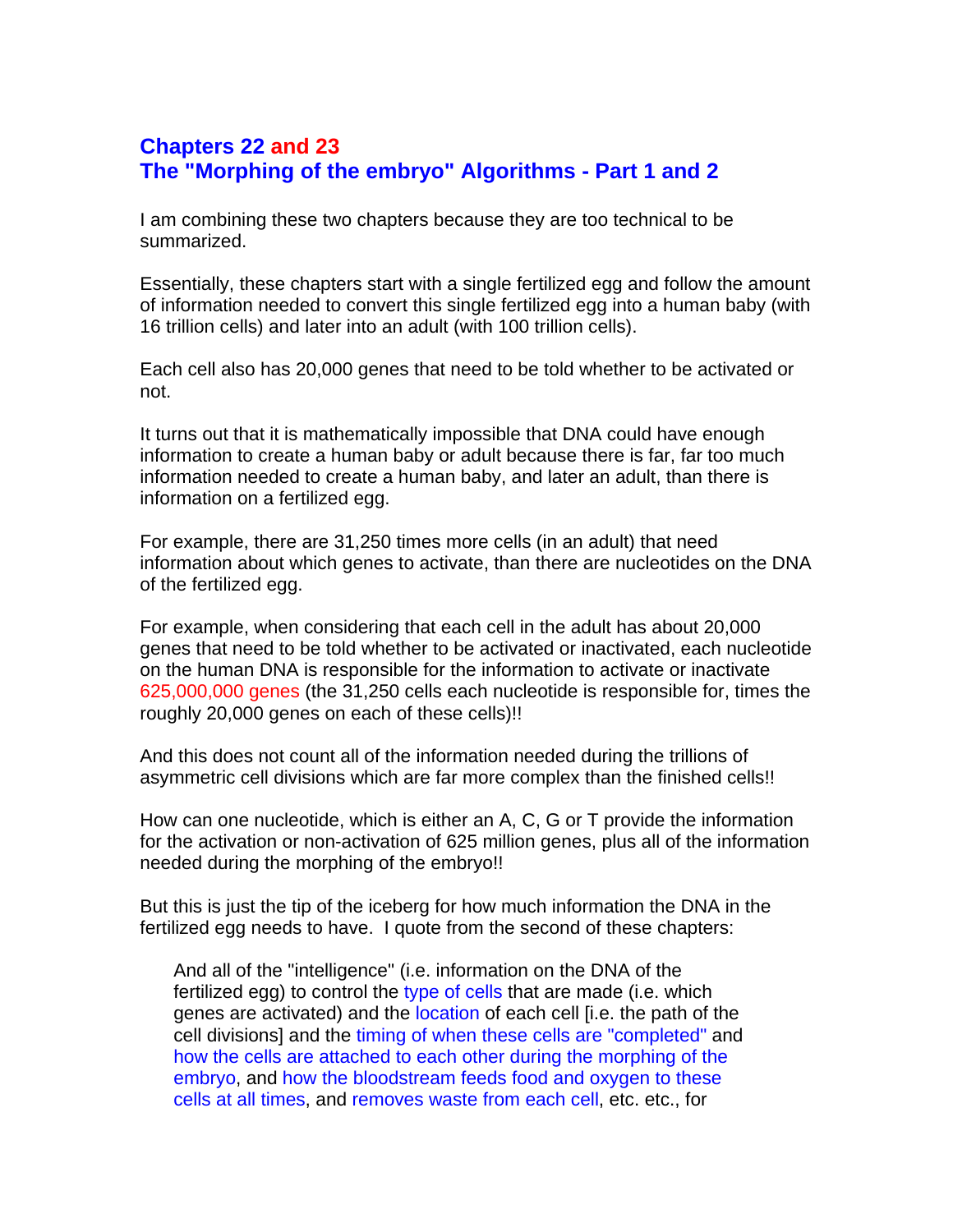about 16 trillion cells [of the baby]; including the complexities introduced by the morphing of the embryo itself; has to be preprogrammed into the 3.1 billion "Dark DNA" section of the single fertilized egg which is base 4.

If it absurd to think that DNA contains that much information and even if it did contain that much information, it is absurd to think that this much sophistication was created by pure chance.

Of course, when you think about how the highly sophisticated "morphing of the embryo" of a parent species could be randomly mutated into an even more sophisticated "morphing of the embryo," which is precisely the definition of how a new child species is created, the total absurdity of the theory of evolution is exposed.

These two chapters are not for the faint at heart.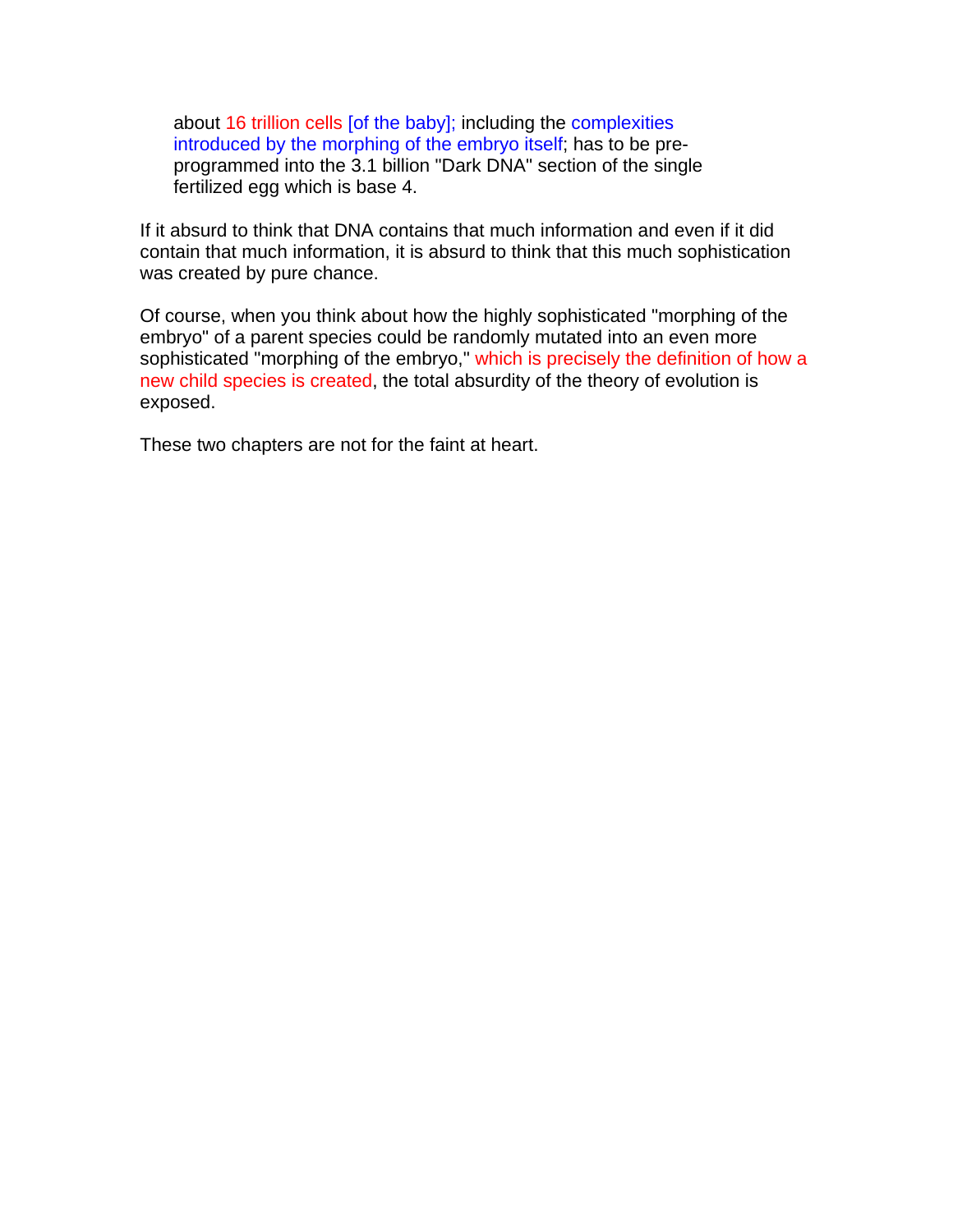## **Chapter 24 Let Us Assume Evolution Were True**

This chapter essentially uses the prior two chapters, but applies it to the theory of evolution, meaning the evolution of human beings, starting with our first "ancestor species" that had a morphing of the embryo algorithm.

If evolution were true; then every one of our 10,000 assumed consecutive "ancestor species" would have had unique DNA (by definition) and thus in many cases a unique "morphing of the embryo" algorithm.

Let us assume that the 3,000 of our most recent 10,000 ancestor species were sophisticated enough to need a "morphing of the embryo" algorithm.

Every one of these 3,000 ancestors would have needed a significantly different morphing of the embryo algorithm than what we humans have. In fact, **it is the random changes to the morphing of the embryo algorithm that create and define the new species because it is the morphing of the embryo algorithm that builds the new species!!** Ponder that very, very carefully for a couple of hours.

The further you go back on our phylogenetic tree the more different the morphing of the embryo algorithms would have been!!!

To think that totally random and totally accidental mutations to the DNA of these 3,000 ancestor species could have coincidently created the necessary highly sophisticated morphing of the embryo algorithms, for each of these species, and that the morphing of the embryo algorithms were significantly different in each of our ancestor species (!!!), and all of this was by pure accident, **is ludicrous beyond human comprehension.**

To clarify what I am talking about, when a "child species" is created from a "parent species" (according to evolution) there were not just new genes, there had to be massive, highly sophisticated changes to the morphing of the embryo algorithm as demonstrated in the prior two chapters!!

A single error in the algorithms, as one example, could spell doom for the baby by creating billions of errors during the asymmetric cell divisions during the creation of the brain, etc.

[Enough said, this would be like creating 3,000 consecutive computer programs, where each computer program was more sophisticated than the parent program, and each was fully functional, and you ended up with a computer program equivalent to the human morphing of the embryo algorithm. I don't think so.]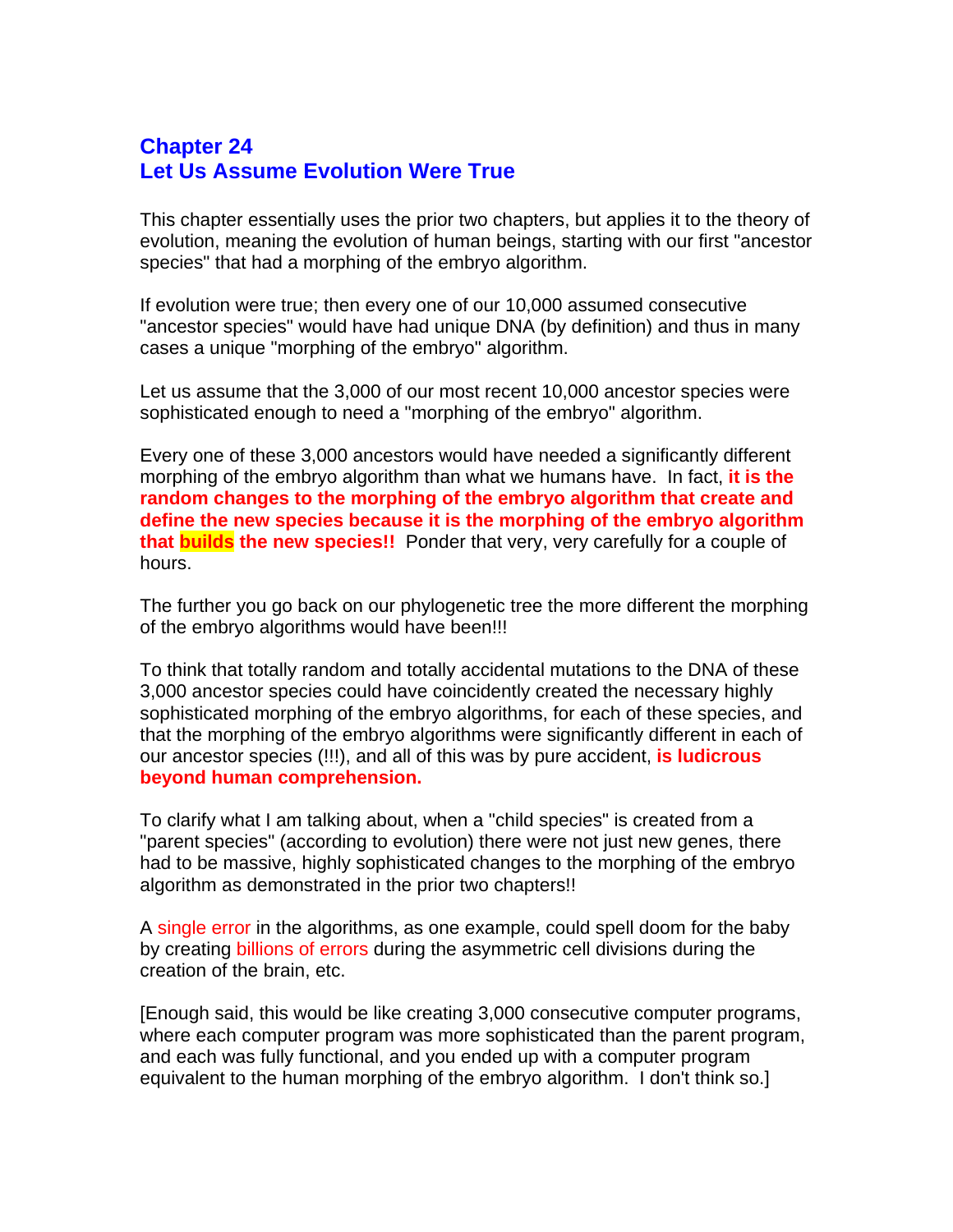#### **Chapter 25 Evidence From the Real World**

To understand the problems with creating the intelligence needed to design the morphing of the embryo algorithm from one species to the next species (according to evolution) consider that you have a highly, highly complex computer program that does some amazing things (it will certainly be no where near as sophisticated as the morphing of the embryo algorithms).

Then suppose your boss comes up to you and wants you to change the program so that it has four more complex and useful features.

However, your boss tells you that the original "source code" of the program was accidentally deleted so you cannot look at the original "source code" to modify it.

He also tells you that the "compiler" used to compile the old program (a "complier" converts source code to executable code) was old and was intentionally deleted and is no longer available anywhere.

He also tells you that the microprocessor that was used to execute the program is now obsolete so there is zero documentation for the microprocessor and no technical support is available from the manufacturer, which went out of business several years earlier, meaning you have no idea how it processes bits.

In summary, you are asked to look at, and modify, the "binary code" (which has already been compiled) to write the new computer program. By looking only at the "binary code" of an incredibly complex computer program you are expected to modify the binary code and create a much more sophisticated computer program!! And you must do this without any source code or any information about the compiler or any technical support for how the microprocessor works!!

In fact, you aren't really sure what language the original program was written in (i.e. COBOL, C, C#, BASIC, FORTRAN, etc.).

Could anyone fulfill this assignment? The answer is 'no' because they could not reverse-engineer the compiled code to obtain the original source code without knowing how the compiler created the executable code, among other problems.

[This is exactly the task of evolution when it creates a new child species from a parent species, but it must do so using a random number generator using a computer program - DNA - that is far more complex than any computer program.]

Is there no end to the absurdity of the theory of evolution after the discovery of DNA?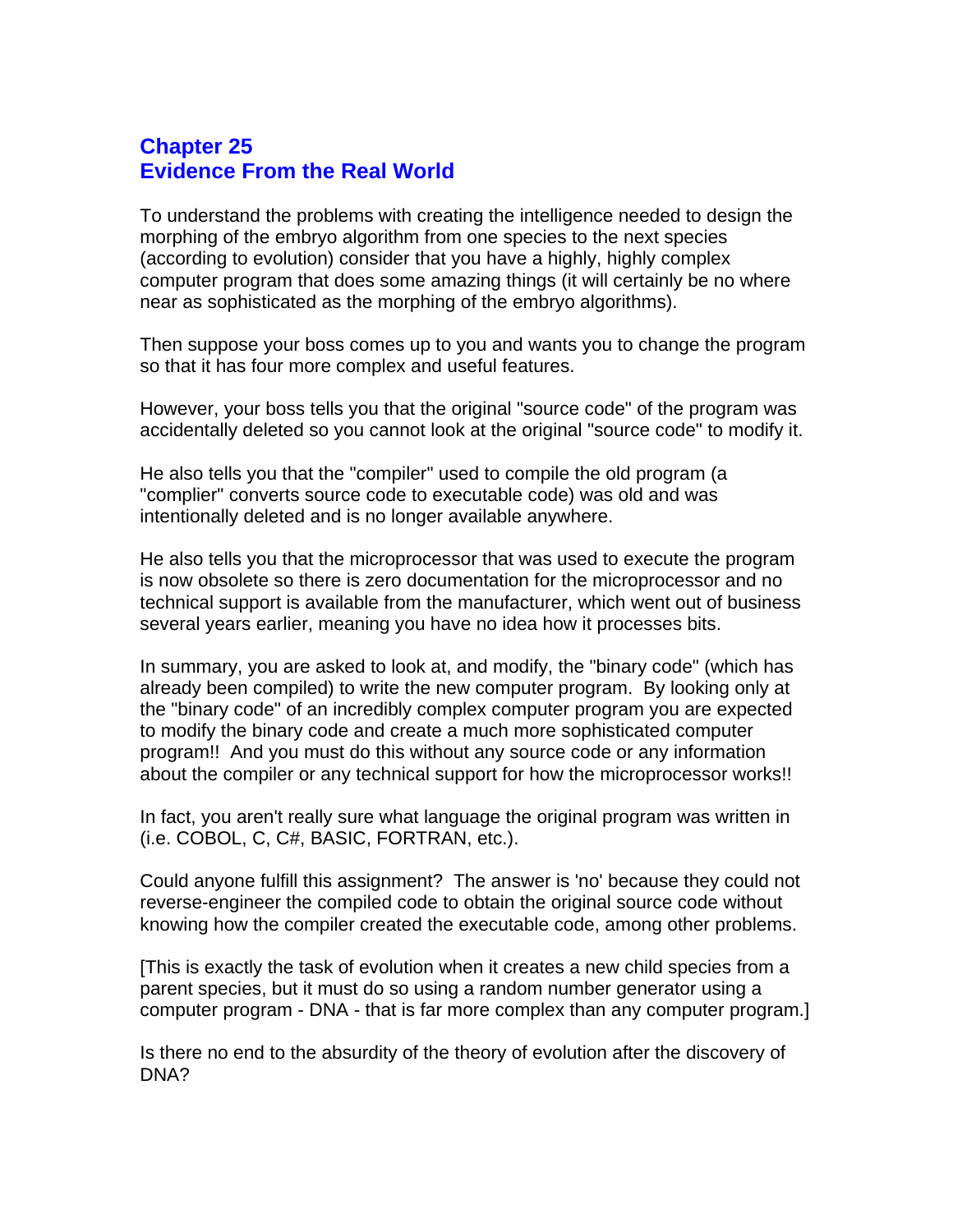## **Chapter 26 The First Living Cell**

Evolution must claim that life on this earth started with a single cell which had entirely randomly generated DNA or RNA.

When creating a new species from an old species, the new species will start out with some intelligence on their DNA which was inherited from the DNA of its parent species (according to the theory of evolution).

But the "first living cell" was claimed to be the first life on the planet earth and thus it did not inherit any intelligence from a parent species - by definition.

Thus, the entire DNA or RNA of the "first living cell" must have been totally put together randomly (i.e. the flat bar chart in a prior chapter)!!!! This is because it could not inherit any intelligence from a parent species!! But randomness can never create intelligence, randomness can only reduce intelligence (i.e. randomize it)!!

Randomness cannot create life because life requires vast intelligence to create it, even for "simple" cells.

There could never have been a "first living cell" which was alive!! It could not have passed on any intelligence to its descendant species because it did not have any intelligence to pass on!!

But the lack of intelligence is only the tip of the iceberg with regards to the problems of the "first living cell" for evolutionists. For example, every known type of "living cell" today is incredibly complex.

Looking inside of a single cell today is like looking at a perpetual motion machine in a complex society on a different and distant planet!!

I strongly recommend the reader Google the videos: "Inner Life of a Cell" and "Powering the Cell: Mitochondria." Both videos were designed at Harvard University and made by BioVisions. These two videos are a very, very small peak inside the complexity of a living cell.

[The "first living cell" is so absurd that scientists are now talking about the "first self-replicating molecule." However, this does not solve the permutation issue or a lot of other issues.]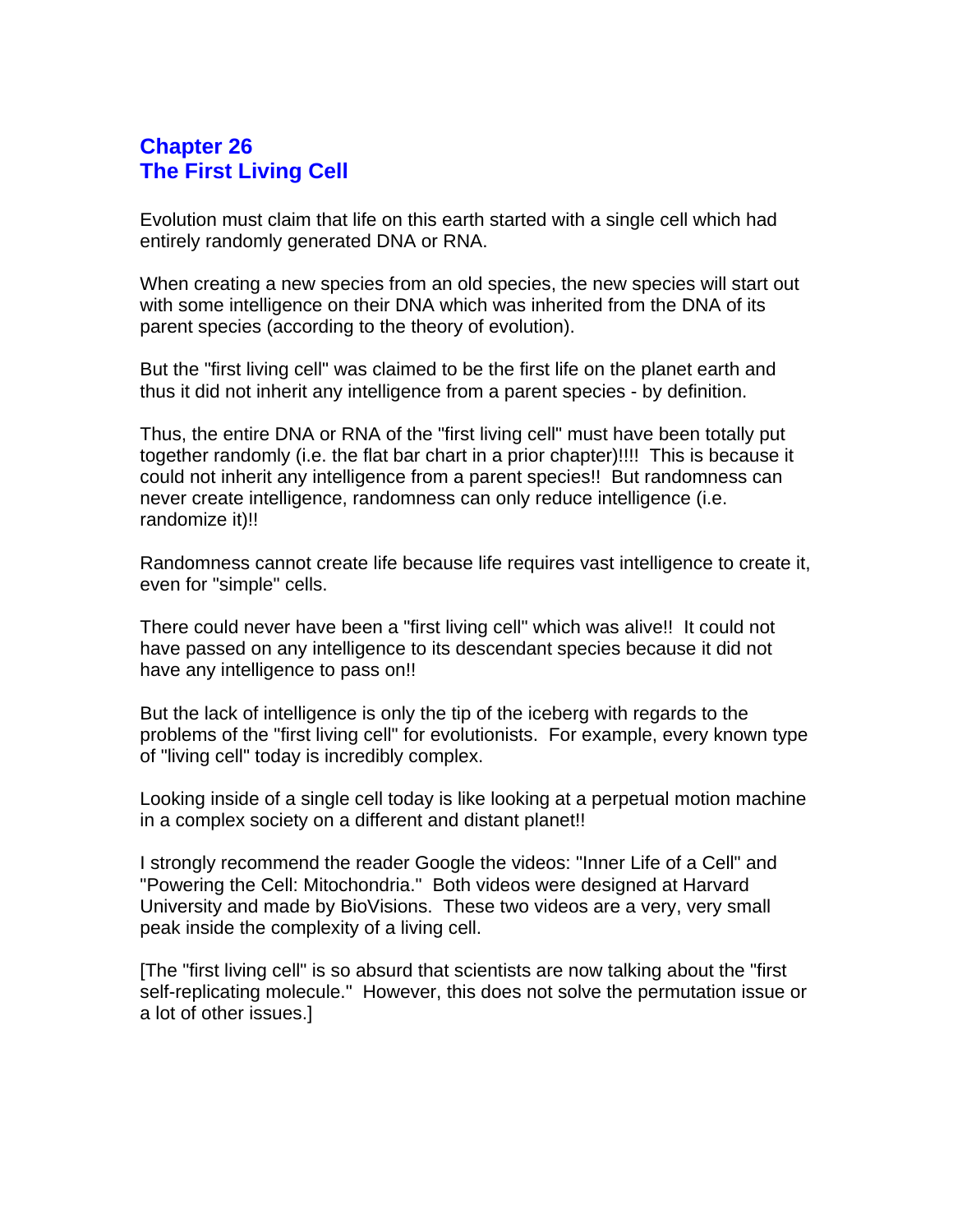#### **Chapter 27 The Concept of "Randomization"**

The creation of a new species from an old species would have had to include many large, randomly created or modified sections of DNA. In doing this a species would lose intelligence in its DNA as the DNA was "randomized."

The term "randomized" means you are mixing "existing intelligence" with "randomization" (which comes from new nucleotides which were randomly chosen) which will actually reduce the overall intelligence on the DNA.

As a simple example, suppose you took a highly sophisticated computer program which worked just fine and did some highly complex calculations.

Then suppose you created another, smaller computer program which didn't do anything because all of its 'bits" were randomly chosen by a random number generator.

Then, suppose you shuffled the two computer programs together. Would you end up with a computer program even better than the one that did highly complex calculations? Never would this happen because you have "randomized" the original program by shuffling worthless nonsense into the original intelligent program.

All new nucleotides for a new species must be randomly chosen, thus the "new nucleotides" for the new species, as a group, will be randomly chosen, by definition. When they are mixed in with the existing DNA, the existing DNA will be randomized.

Likewise, if we took all of the "new" or "changed" nucleotides of a new species, where all of the changes were randomly generated, and we only considered these additions and changes; this flagged subsection of DNA, regardless of where it was scattered on the DNA, would have no intelligence. We saw this above with the flat histogram.

Thus, if we mixed or merged DNA sequences from real human DNA (the above chart demonstrated intelligence on the DNA) with any randomly generated DNA (which cannot contain any intelligence, much less add intelligence - the flat histogram); the resulting DNA will have less intelligence, not more intelligence.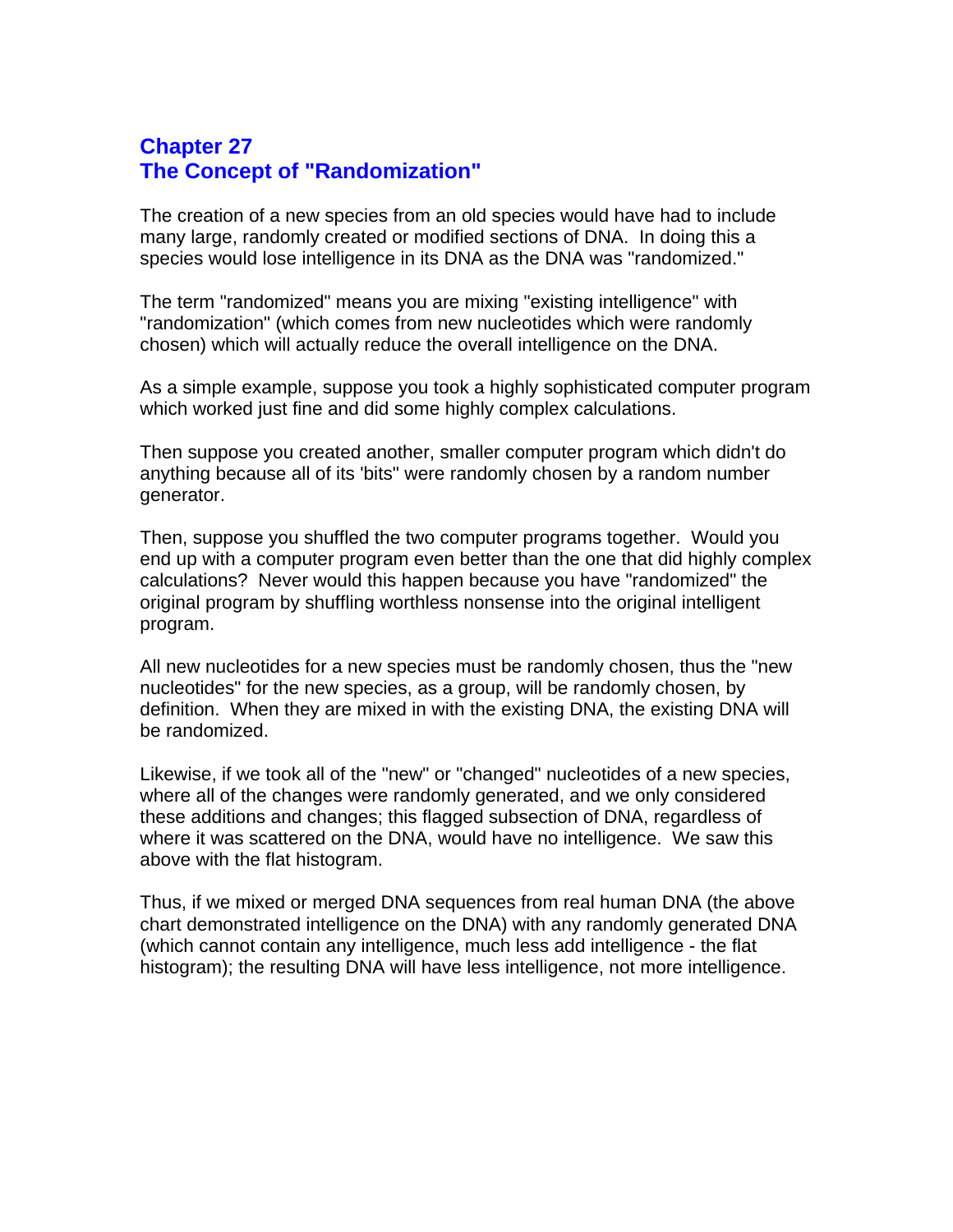#### **Chapter 28 and 29 and 30 and 31 Introduction to the Statistics of Evolution**

These four chapters deal with randomly modifying the DNA of an existing species and ending up with a new species with new genes, etc.

The essence of the chapters is whether it is statistically believable that a new gene, on a "child species" could be created by evolution (either by modifying an existing DNA strand or by adding new nucleotides to an existing DNA strand) without destroying the DNA of the "parent species," meaning can this be done without doing so much damage to the "parent species" DNA that the "child species" could survive and be a better species than the "parent species."

These chapters are a statistical application of the prior chapter.

As one example: Suppose a "parent species" had DNA with 2 billion nucleotides (we only count the nucleotides on one side of the DNA strand). Suppose the "child species" will also have 2 billion nucleotides, but 10,000 of the nucleotides will be different than on the "parent species" or "old species."

In other words, we will take an existing DNA strand (of the "parent species") and randomly change 10,000 of the nucleotides to create a new species (the "child species"). The 10,000 nucleotides we want to change, to create the new gene, are called the "target area" or "target nucleotides."

Statistically speaking, if we randomly choose 200,000 nucleotides from the DNA, at random locations, and then mutated each nucleotide into a randomly chosen nucleotide; how many of these 200,000 mutations will affect one of the 10,000 "target nucleotides" that we want to change?

The answer is one. Seventy-Five percent of the 199,999 mutations that are not in the "target area" will be damaged by the attempt to create a new gene.

In other words, about 175,000 nucleotides will be damaged and there is only a 25% chance that the one changed nucleotide in the "target area" will be beneficial.

Several other issues are discussed in these chapters.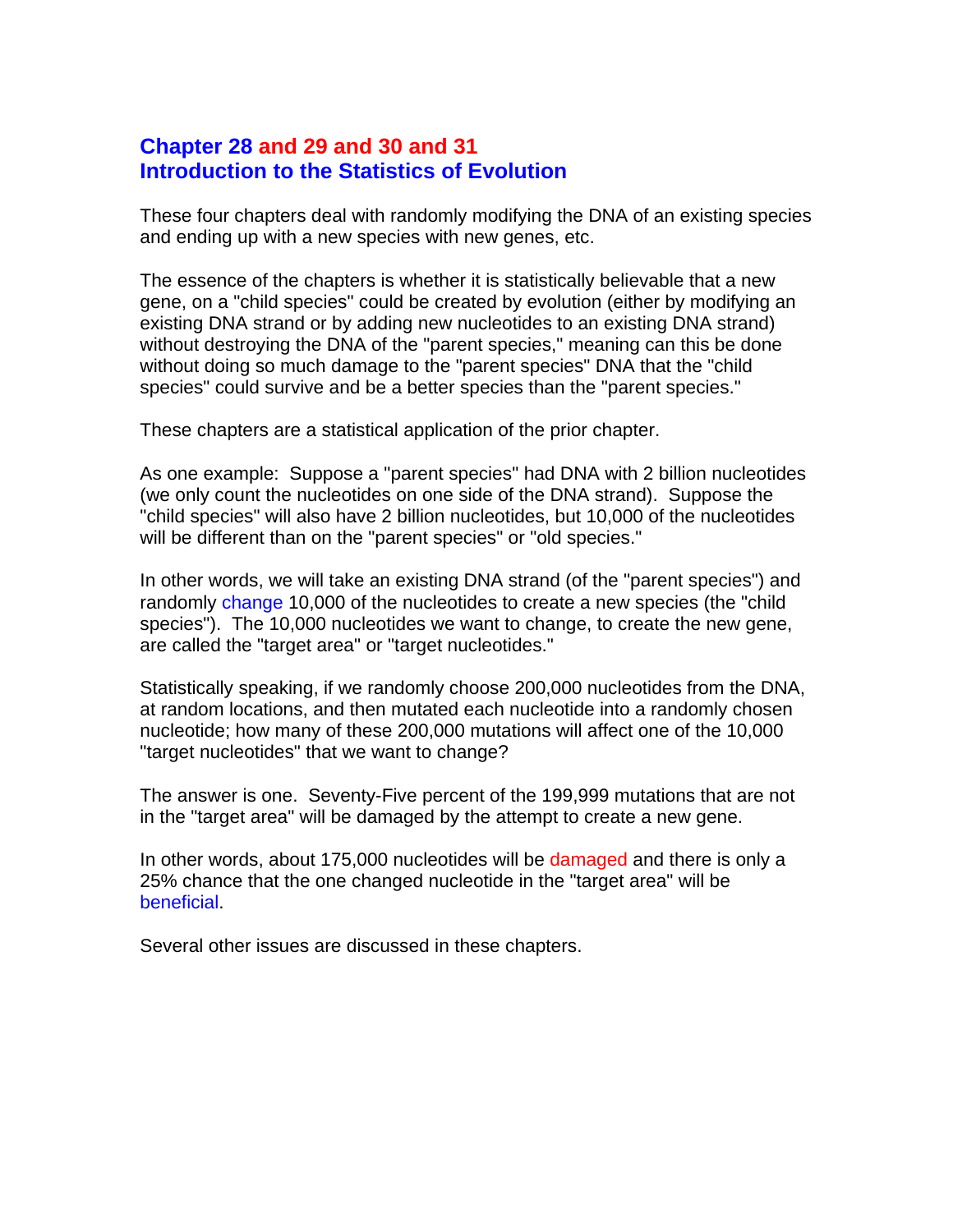# **Chapter 32 Should We Even Talk About "Target Nucleotides"**

Some might question the prior four chapters and ask "should we even talk about target nucleotides."

This chapter gives four answers to this issue.

For example, it explains that if the species has a male and female, then the random mutations in the male become the "target nucleotides" in the female (or vice-versa).

Another issue is the clustering of mutations. For example, nucleotides are frequently used as patterns for proteins. These sets of nucleotides must be clustered together.

But randomness does not cluster nucleotides.

Another issue is the "morphing of the embryo" for advanced species. While these mutations may not need to be clustered, they do need to be in highly precise locations.

Thus, the "target nucleotide" issue cannot be avoided by evolution.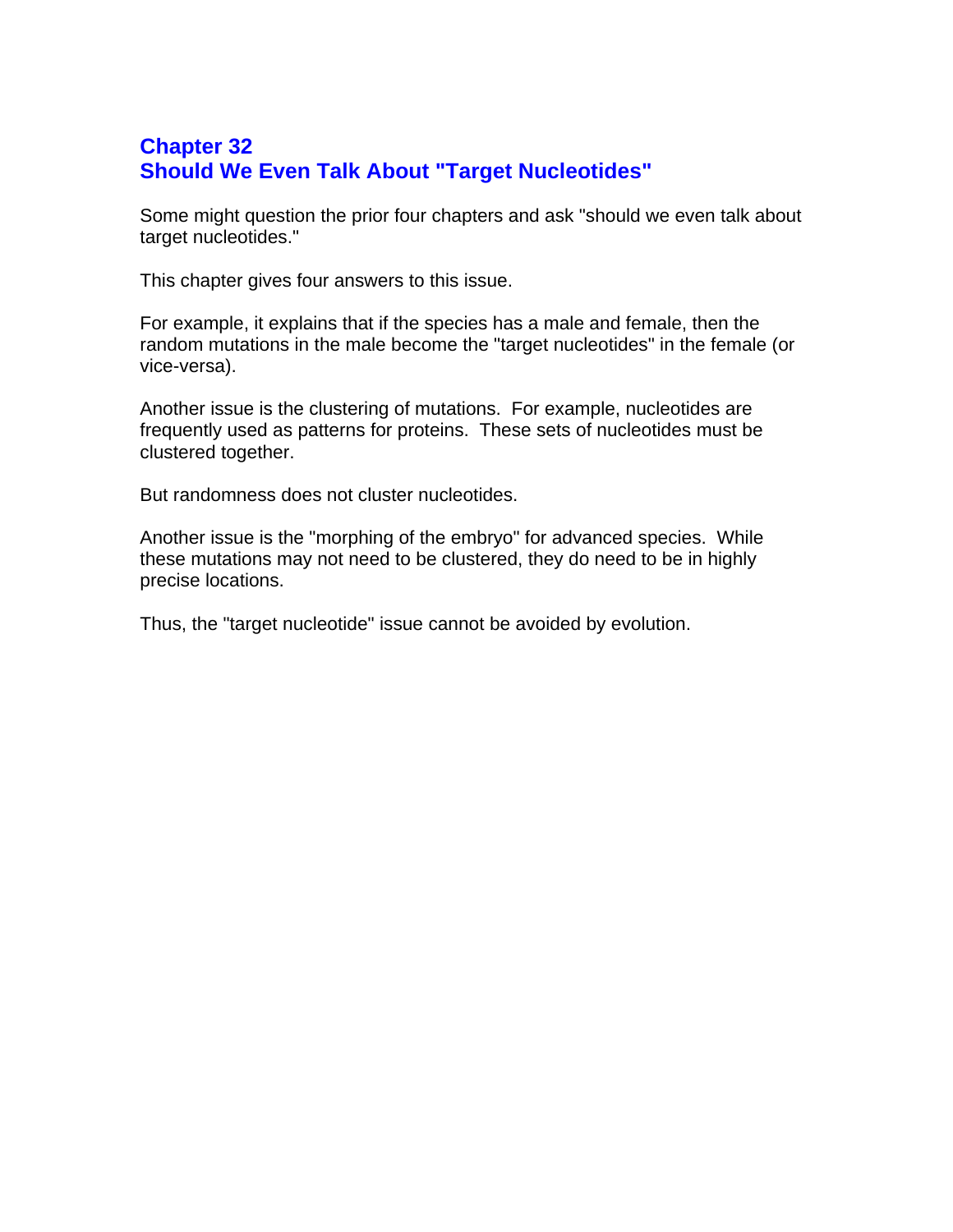# **Chapter 33 One Answer of Evolutionists**

One claim of evolutionists is that new species are created when two closely related species mate.

The problem with this theory is that it does not answer the question of where new sequences of DNA come from.

As an example, suppose two closely related species mate, and neither of these species have a claw.

Where did the first claw come from in the first species with claws?

This theory cannot answer this question.

New claws would require new genetic intelligence, such as entirely new sections of DNA, such as new genes, plus very sophisticated modifications to the "morphing of the embryo" algorithms (all changes to the morphing of the embryo algorithms must be "very sophisticated").

The predictable answer of evolutionists is that the first "claws" were very small and it took many different instances of two difference species mating to create the large claws which exist on many animals today. Let me call it "incredibly gradual" evolution.

There are many problems with this theory.

For example, if you had two computer programs which did not even remotely have an algorithm to calculate "pi" (i.e. 3.1416...), but yet both programs did some mathematical calculations, and they were "gradually" merged together, over 20 or 30 different partial mutations to the programs, would you really expect to end up with a computer program which could calculate pi to one billion digits?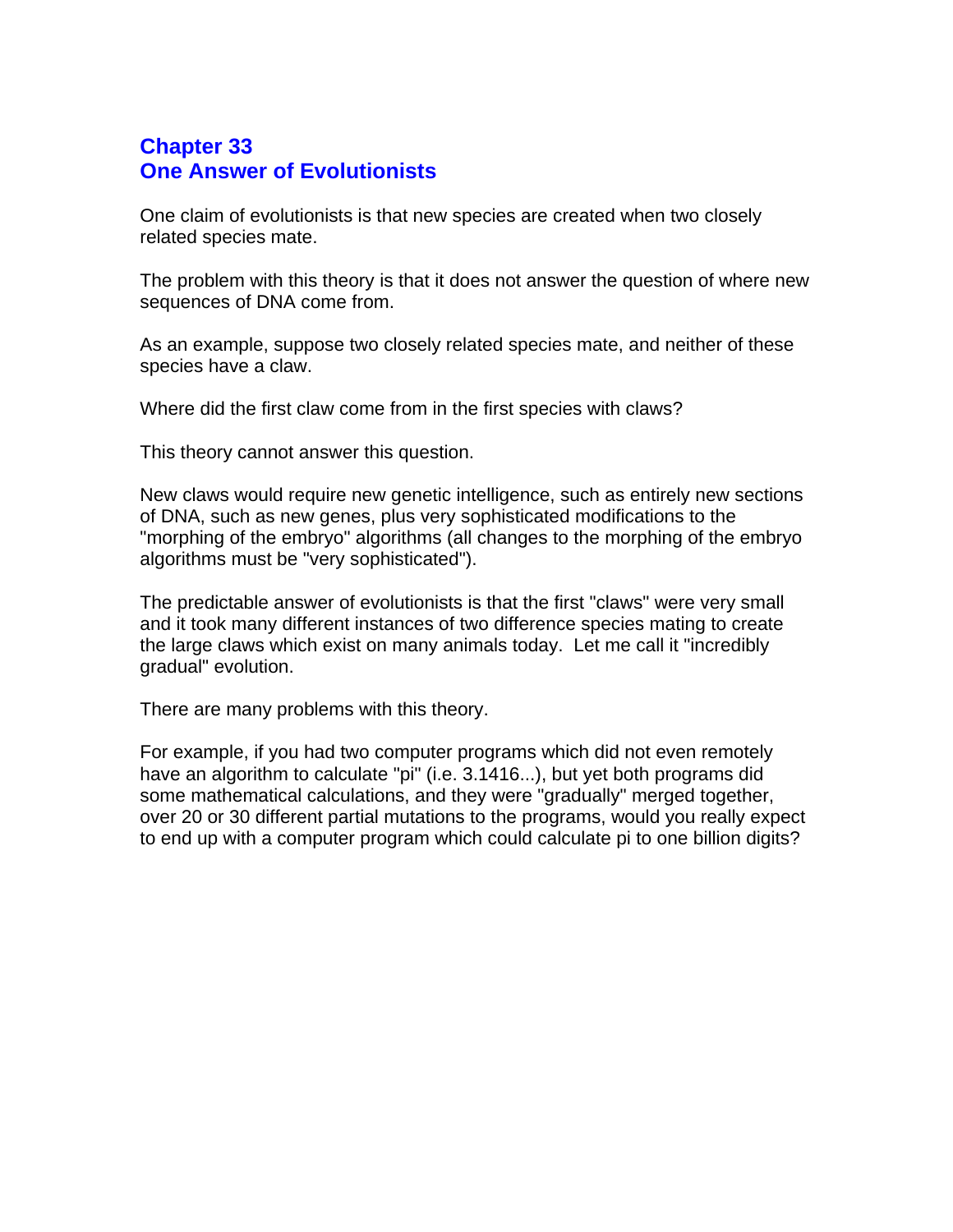## **Chapter 34 and 35 Natural Selection**

Natural Selection does not create a new species, it only ELIMINATES existing species.

So where do the new species, that need to be eliminated, come from?

Evolution!!

Thus, natural selection has NOTHING to do until one too many species (that needs to be eliminated by natural selection) already exists as created by evolution.

Note that these weak species can only exist first via evolution.

Thus, natural selection ASSUMES the theory of evolution is true!!

In other words, natural selection has nothing to do until evolution creates the weak species that natural selection needs to eliminate.

Natural Selection is anti-evolution, meaning it can only destroy things created by evolution. It has nothing to do with creating anything.

Natural Selection only reduces the overall gene pool of a planet.

While the overall gene pool might be a little better after eliminating a few species via Natural Selection, so what? No new species have been created and it can only be new species, created by evolution, that lead to improved species.

In other words, there is no way to remotely justify using Natural Selection to create NEW and IMPROVED species.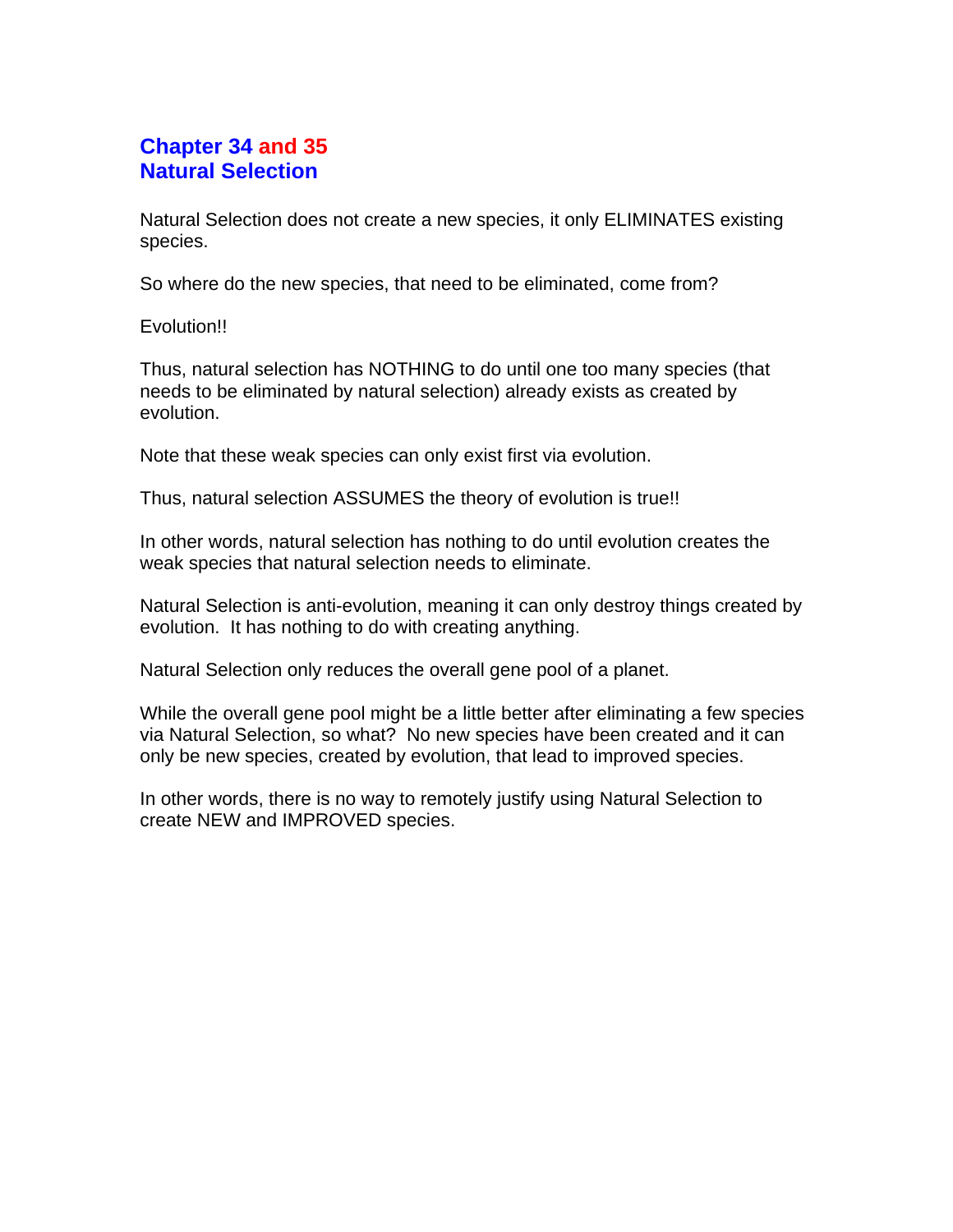## **Chapter 36 The Dating of Fossils and Rocks**

Just like evolutionists love to use examples of microevolution to pretend there is evidence for macroevolution, scientists also love to use known bogus dating techniques if it gives them the answers they want.

In other words, they are not looking for truth, they are looking for justification.

Integrity is not in their vocabulary.

The Kennewick man is a good example of their deceptions. In this case the bones of a man were found in a "shallow grave" next to a major river (the Columbia River)!! You would expect that the bones got wet or at least were constantly moist from mist, humidity and rain!!

No matter when this man died, his body and bones would have been exposed to a massive amount of moisture!! Moisture significantly affects the dating of bones!!

Radiometric dating claimed his bones were 9,000 years old (i.e. older than when Adam and Eve fell). That is the age they wanted!! Hurray for evolution!!!

The truth is that the bones were probably no more than 300 years old. A body sitting in a shallow grave, next to a major river, for 300 years, could easily be dated to be 9,000 years old because moisture would leech radioactive atoms from the cells.

Had these bones been found in an Arizona desert, instead of by the Colorado River, they could have been dated to be even older due to heat (even if the two sets of bones were the bones of twin brothers who died on the same day) which would make the bones look far older than they actually were.

I could go on but it is pointless. Evolutionists do whatever they need to do to get the "dates" they want to obtain. You get a gold star if you come up with a date over than 4,000 B.C. which is when Adam and Eve lived.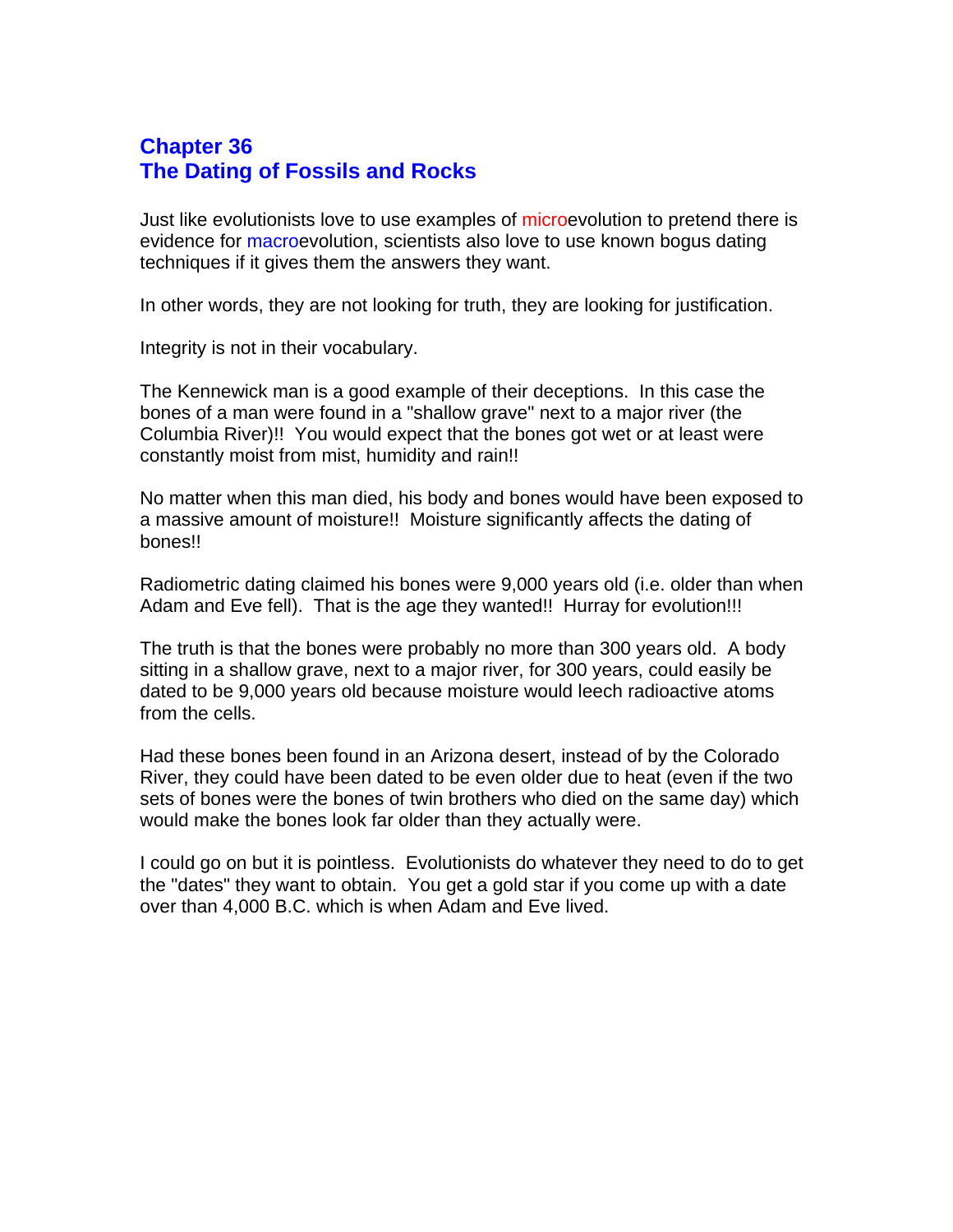# **Chapter 37 What Was This Earth Like Prior To Adam and Eve?**

This is an LDS only chapter. It digs into the scriptures and demonstrates that Christ was given a planet to modify to create the earth for Adam and Eve.

We have no clue what this planet was like or when it was given to Christ and his team.

We have no clue whether it had living animals, skeletons of animals, etc. before it was given to Christ, etc.

We do know it had living plants before Adam and Eve were put on this earth to stay, otherwise they would have not been able to breathe oxygen.

There are so many unanswered questions as to what Christ was given, and what He and his team did before Adam and Eve were put on the earth permanently, that it is senseless to debate many issues regarding evolution prior to Adam and Eve's timeframe.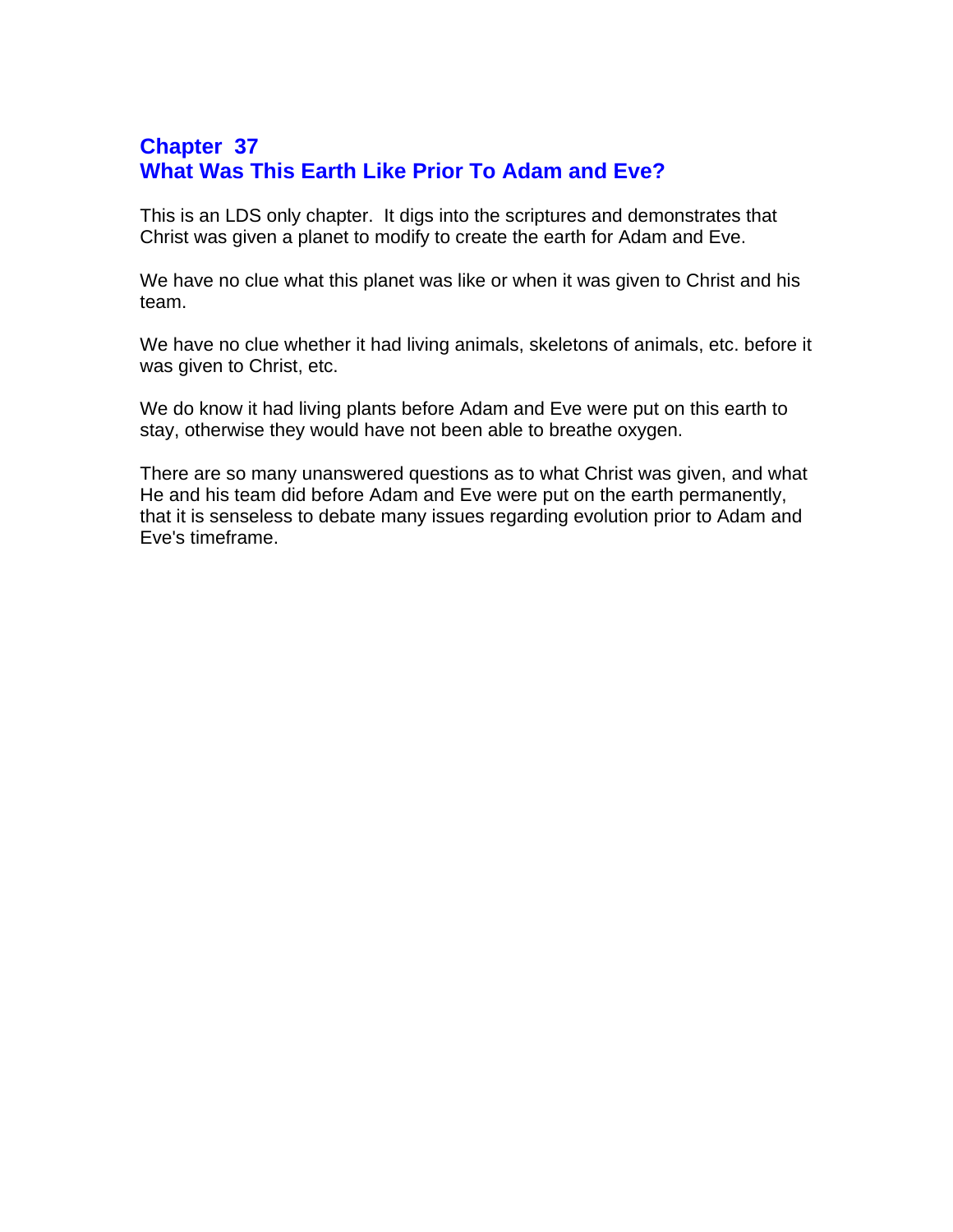#### **Chapter 38 Conclusion of This Book**

With the discovery of DNA, the evolution debate should have taken a gigantic shift in direction. Phylogenetic trees should have gone the way of the horse and buggy.

But the phylogenetic trees and ubiquitous morphology have not gone away. What has gone away is any intelligent discussion of evolution. Many evolutionists are atheists and the theory of evolution is their best justification for rejecting God and getting converts to atheism.

In the place of "science" will continue to be descriptive story telling using massive amounts of data from "digs." And of course the ubiquitous use of examples from microevolution as "evidence" for macroevolution will never go away.

Remember the two key deceptions which drive and keep alive the absurd theory of evolution:

**First,** do away with the differences between microevolution and macroevolution and pretend they are the same thing or pretend that macroevolution is nothing but many generations of microevolution.

**Second,** use the numerous examples of microevolution but use only the term "evolution."

These two tactics [i.e. lies] get students to think about Darwin (because they hear the term "evolution" almost on a daily basis) and when the students think about Darwin they think that atheism has been proven to be true.

In truth, the theory of evolution today has nothing to do with science. It is a scientific fraud and its "claims" come from using highly sophisticated and tricky terminology and its "evidence" comes from microevolution, natural selection and survival of the fittest. Macroevolution is something they don't want to talk about and it is stashed away in the closet night and day.

The terms microevolution and macroevolution are almost extinct in textbooks and popular books on evolution. This gives scientists unlimited leeway to use examples of microevolution in order to claim "evidence" for the theory of evolution.

And that is exactly what they do.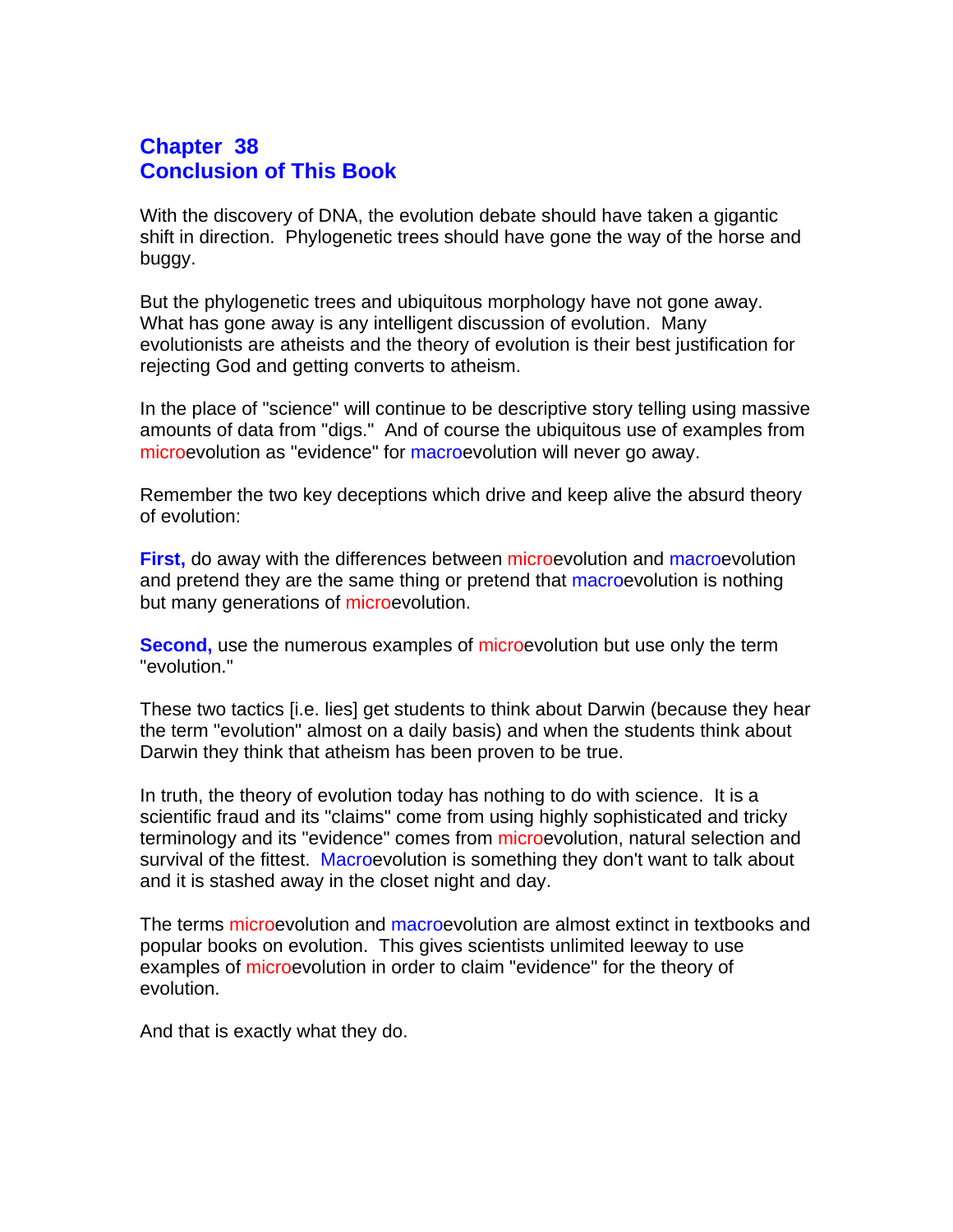# **Appendix #1 Regarding Vestiges, Bad Design, etc.**

Evolutionists claim that if God existed he would not have put "vestigial organs," meaning seemingly useless organs or appendages, on animals.

The human appendix is a good example of a supposed "vestigial organ."

It turns out that this claim is old technology. With new technology, all vestigial organs are now known to have important functions.